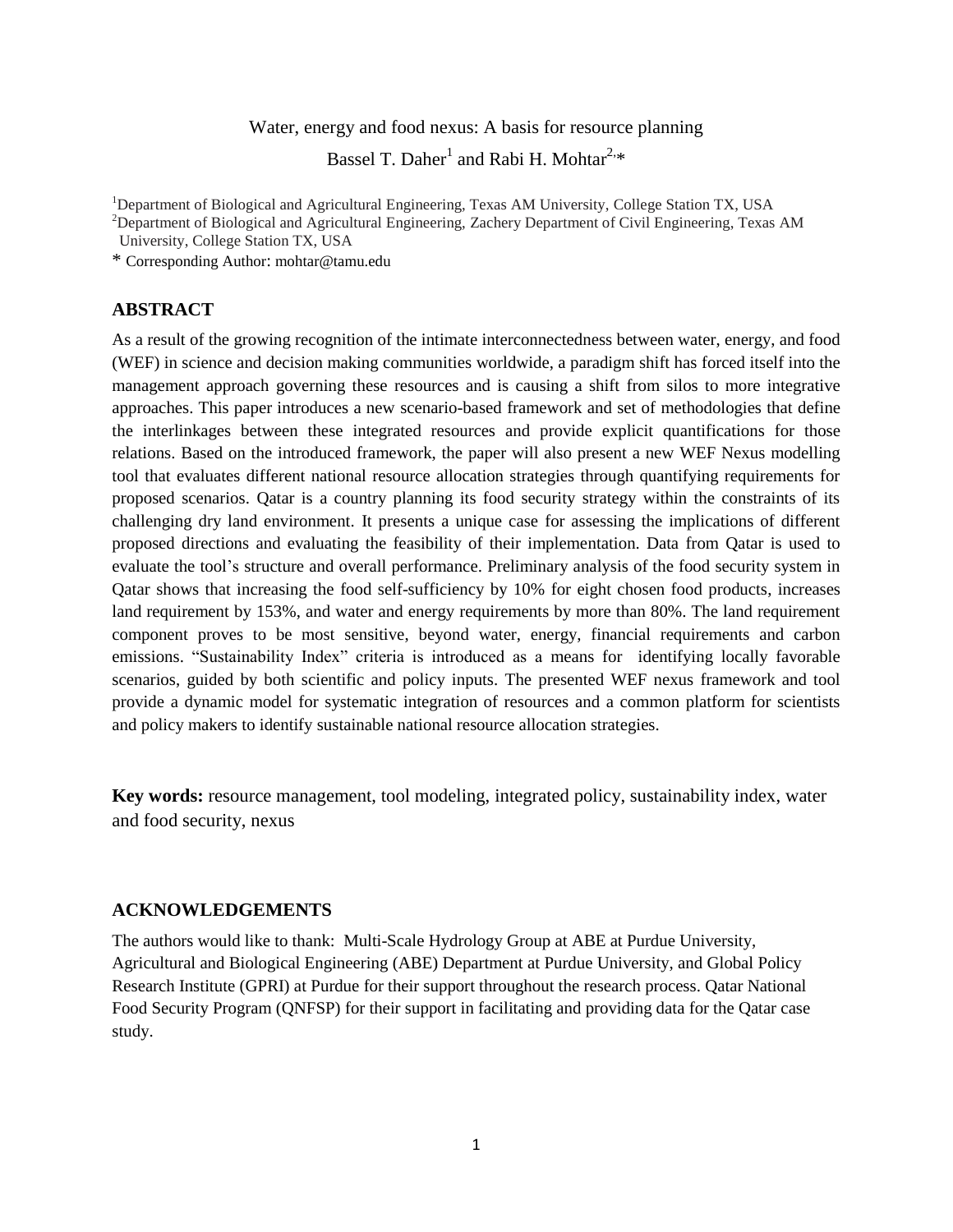# **NOMENCLATURE**

GW= Groundwater RO= Reverse Osmosis MSF= Multi-Stage Flash MED = Multiple-Effect Distillation NG= Natural Gas

 $\%SS_i=$  Percentage food self-sufficiency of product i %OP Agi= Percentage of product i produced in open agriculture

 $E_1$  = Energy requirement for providing water (kJ/m<sup>3</sup>)  $E_2$  = Energy requirement for local food production (kJ/ha)  $C_1$  = Carbon emissions due to energy consumed for providing water needs for scenario (ton  $CO_2/kJ/m^3$ )  $C_2$  = Carbon emissions due to energy consumed for local food production for scenario (ton  $CO_2/kJ/ha$ )

DPC= Domestically produced and consumed food products (ton) DPE= Domestically produced and exported food products (ton) IMP= Imported food product (ton)

 $WR = Water\,$  Requirement  $(m^3/ton)$ 

 $W_i$  = total water requirement for scenario i

 $L<sub>i</sub>$  = total land area required for scenario i

 $E_i$  = total local energy required for scenario i

 $C_i$  = total local carbon emitted by scenario i

 $F_{i}$  = total finances for scenario  $i = F_{local} + F_{Import}$  (local and import)

 $E IMP<sub>i</sub> = total energy required for import of products for scenario i$ 

 $C IMP<sub>i</sub> = total carbon emitted through import of products for scenario i$ 

 $W_a$  = total max acceptable water extracted and produced by available water resources for agricultural production

 $L_a$  = max acceptable/arable local land use

 $E_a$  = max acceptable energy use = a cap could be put on max energy generation and use for agricultural production. It is influenced by current capacities, and decision of upgrade.

 $C_a$  = max acceptable carbon emissions = a cap put by a government to cut carbon emitted

 $F_a$  = max acceptable limits for expenditures to supply food locally and through imports

 $E IMP<sub>a</sub>=$  max energy consumed through transporting imported food products

 $C$  IMP<sub>a</sub> = max carbon emitted through transporting imported food products

 $I_w$  = Importance factor assigned for the water assessment parameter

 $I_L$  = Importance factor assigned for the land assessment parameter

 $I<sub>E</sub>$  = Importance factor assigned for the energy assessment parameter

 $I_c$  = Importance factor assigned for the carbon assessment parameter

 $I<sub>F</sub>$  = Importance factor assigned for the financial assessment parameter

 $I_{E IMP}$  = Importance factor assigned for 'energy for global transport' assessment parameter

 $I_{C IMP}$  = Importance factor assigned for 'carbon emissions due to global transport' assessment parameter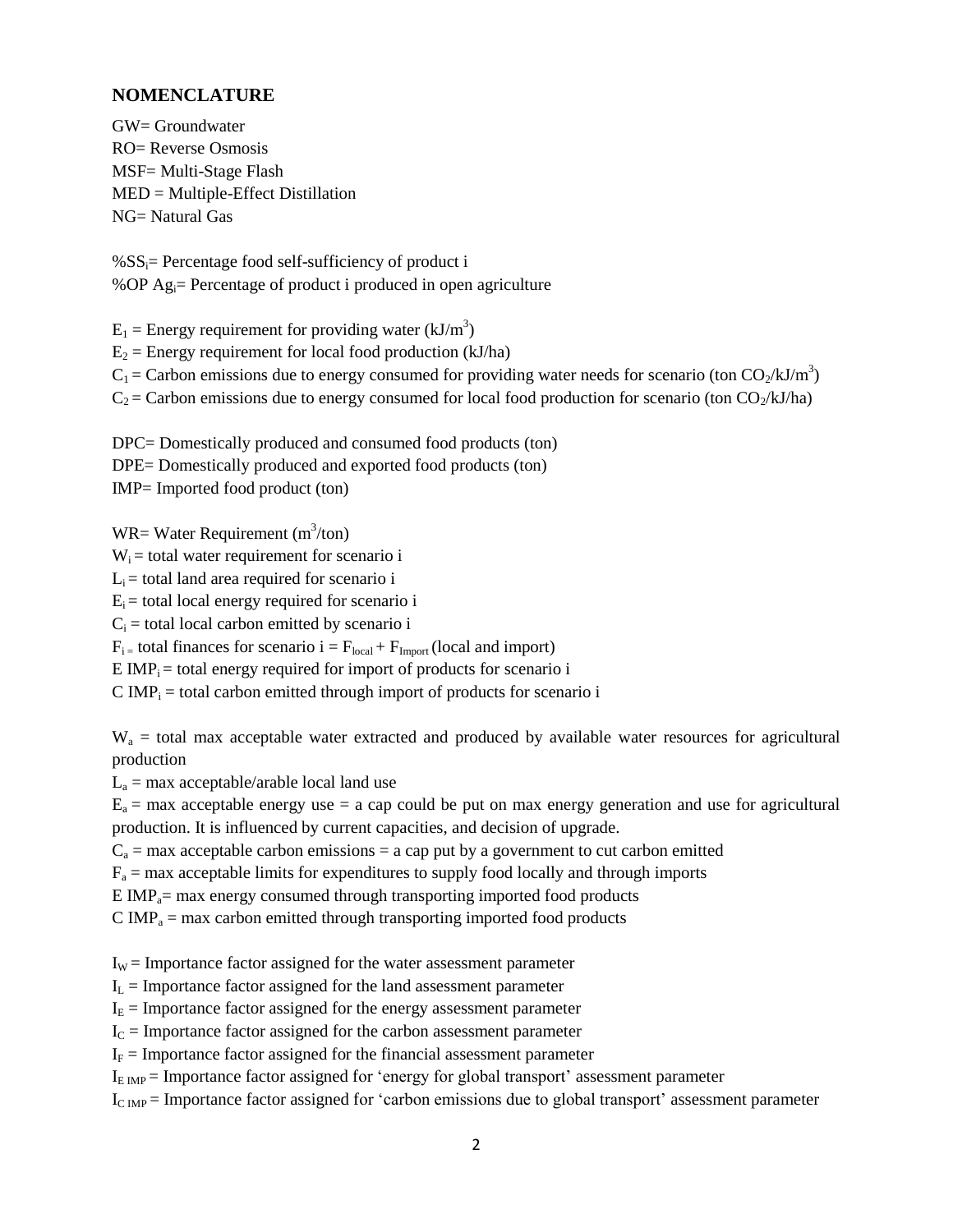### **I. INTRODUCTION**

The unprecedented increase in global population, coupled with growth of middle class societies that are gaining extra purchasing power, puts resources under stress. Factors including climatic changes, changing economies, international trade, governance, health and environmental protection concerns, play a role in magnifying or reducing these stresses. In the absence of systemic management strategies, these resources are being depleted and will not suffice for the surging demand. Future projections for water sufficiency, water quality, food sufficiency, energy availability, soil and air quality among others, are alarming. All these alarms head into one major conclusion- a starting point; business as usual is no longer viable. As silver bullet solutions cease to exist, there is a need for a fundamental shift in the way we understand and manage our resources. While the shift from a silo approach to a more integrative one is being promoted on global stages, progress is still fragmented and focused on specific angles of the nexus.

### **Literature Review**

Water, energy, and food are highly interconnected systems. Food production requires water; water pumping, treatment, and transport require energy; and energy production requires water (Mohtar and Daher, 2012). The three systems are also affected by forces which contribute to exacerbating or reducing the stresses among the interconnected systems. Some of these forces include changing economies, governance, climate change, population growth and trade (Figure 1). National strategies governing the management of each of these systems are often developed independently, and thus, fail to consider the existing interconnections amongst those systems. The result is often conflicting strategies competing for the same resources. Nexus discussions are gaining thrust in policy and science arenas over the past few years. There is greater awareness to the need of integrative planning amongst the involved entities.

Water, energy, and food were first introduced as a "nexus" during the World Economic Forum Annual Meeting in 2008 (World Economic Forum, 2011). The nexus was also identified as one of the Global Risks in 2011 (WEF, 2011). Afterward, in Bonn (2011), a key milestone was introduced: looking at water, energy, and food securities in an integrative manner. One major opportunity for action resulting from the Bonn conference focused on ensuring that the interdependency between water, energy, and food security is "explicitly identified in decision making" (Bonn Conference, 2011). Three years later during the "Sustainability in Water-Energy-Food Nexus" Conference (Bonn, 2014), there was a call for action from the policy making and research communities worldwide: to develop strategies that address a comprehensive nexus approach. The Sustainable Development Goals (SDGs) narrative offered an additional call for integrating the nexus approach (GWSP, 2014). UN Secretary General Ban Ki-moon highlighted the use of a nexus approach while urging the inclusion of environmental, social and economic dimensions (GIZ, 2012). The importance of looking at the integrative management of resources is also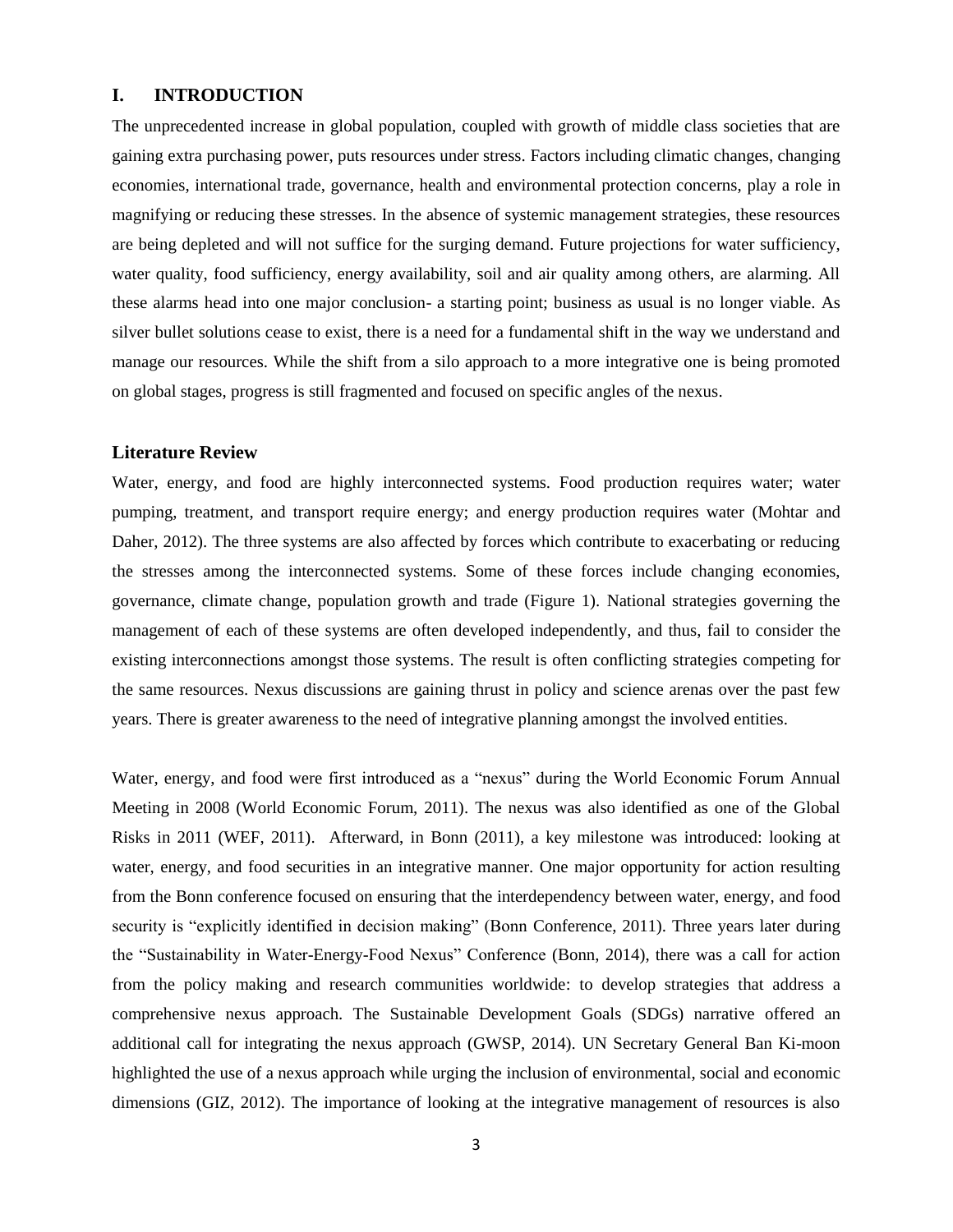prevalent in climate change discussions. UNFCCC Executive Secretary Christina Figueres, in the Conference of Parties (COP18), highlighted the importance of the food-water-energy nexus, describing it as the "human face" as well as solution to climate change (WMO, 2012).

Current stresses facing our global community, together with the interrelated projected challenges, are the main drivers moving the water-energy-food nexus discussion. At the current rate of population growth, the agricultural sector faces the challenge of doubling food production by 2050 (OECD, 2010). About 71% of current world water withdrawals are attributed to the agricultural sector (McKinsey, 2009). By 2050, we expect a 55% increase in global water demand to address growing demand from manufacturing, electricity generation, and domestic use; the projected outcome is that more than 40% of the global population will be living with severe water stress (UNESCO, 2014). In 2010, the energy sector consumed 15% of the global water withdrawals (IEA, 2012), while contributing to two-thirds of the global greenhouse gases (IEA, 2013). In turn, securing different sources of water carries a high energy cost through desalination, pumping and treatment. In the MENA region, where 38% of global desalination takes place, electricity demand attributed to desalination is expected to increase to 122 TWh in 2013, tripling 2007 levels (IRENA, 2012). As energy demand rises, the search for alternative energy sources becomes more critical, and shifting to alternative energy sources might come with unintended consequences that directly impact other systems. Between 2003 and 2007, two thirds of the increase in global maize production was used for biofuel production (World Bank, 2009), setting off the global food price hike of 2008, which was highly attributed to biofuel subsidies, among others (Commonwealth, 2009).

Securing the water, energy, and food needs for current and future generations, while maintaining a healthy environment within successful, sustainable economies is a complex challenge. Major power lies in the hands of policy makers, who govern different parts of this puzzle. The scientific sphere has made progress in term of understanding and quantifying the volume of the challenges that lie ahead, but how will this knowledge be transferred into the policy sphere to yield informed decisions? Decision makers currently lack the proper tools to allow for accounting requirements for different resource allocation strategies and help understand the trade-offs which exist amongst the different systems. Tools that address different aspects of the nexus have been developed and these include WEAP (SEI, 2014), LEAP (SEI, 2013), MuSIASEM (FAO, 2013), CLEWS (KTH, 2013) and others. WEAP (Water Evaluation And Planning) takes an integrated approach to water resource planning, while LEAP is a tool directed for energy policy analysis and climate change mitigation assessment. MuSIASEM offers a method to characterize flows of different systems within society. CLEWS further develops an integrated systems approach to determine the interaction between different interconnected sectors. These tools offer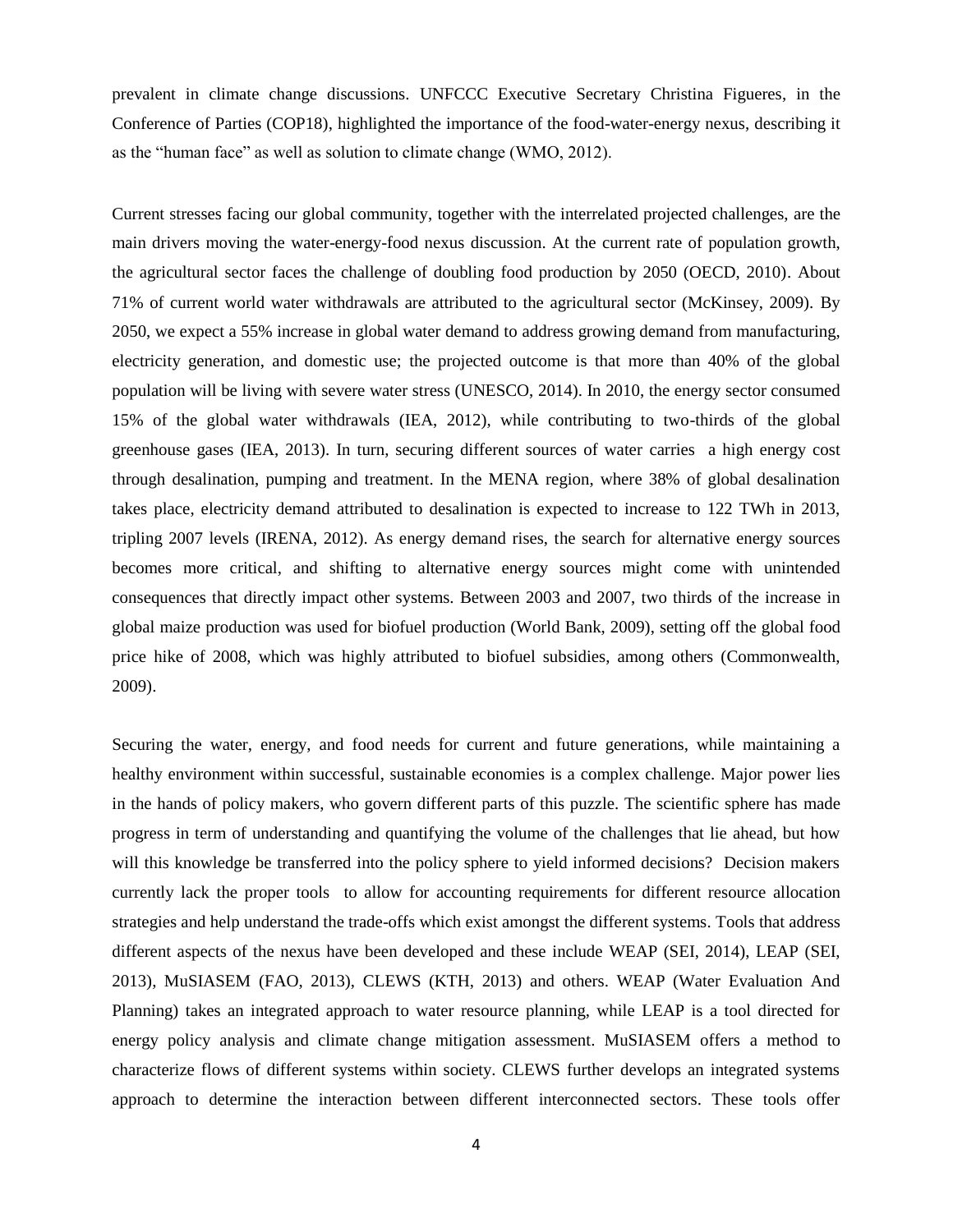important advances in terms of analyzing separate resource systems, as well as offer different methods for looking at different flows among them.

There is a need for a generic, holistic framework that regards the systems' existent interlinkages and that offers decision makers a solid foundation for debate, discussion, and action.

# **Objectives**

The main objective of this paper is to introduce the water, energy, and food nexus as a platform for resolving current and foreseen bottlenecks, governed by a comprehensive framework that reflects the multidimensional and interdisciplinary nature of resource management projects.

Specifically, the objectives of the paper are to:

- 1. Develop a scenario-based integrated framework and an application tool based on that framework which offers an explicit quantification of the existent interlinkages between nexus components and affecting externalities;
- 2. Evaluate the tool's performance through assessment of its functionality and output, as well as performing sensitivity analysis to its parameters;
- 3. Demonstrate the tool's utility as a decision making guide in a case study for Qatar.

In the following section, a scenario-based framework will be presented, and governing methodologies for quantification will be discussed.

# **II. METHODOLOGY**

### **A. Conceptual scenario-based framework**

Figure 2 shows a generic conceptual representation of the existent interconnections between the water, energy and food systems. The following framework starts by identifying the existing nationally consumed food products. A portion of these products are 'domestically produced and consumed' (DPC), while others are imported (IMP). Food products could also be domestically produced and exported (DPE). A decision made comes with different associated costs and risks depending upon shifts in the scenario to rely more on local production, or on imports. Based on a proposed food profile, national water and energy portfolios need to be decided within the context of respecting the systems' interconnections. The local feasibility of any proposed scenario can then be assessed.

**Importing food products** carries additional financial requirements as a result of additional transport costs. Transporting products through land, air, or sea requires energy: carbon is emitted. Countries that rely heavily on food imports face different risks, that are mainly characterized by the inability of current exporting sources to maintain supply, and vulnerability to global food price fluctuations. Risk in this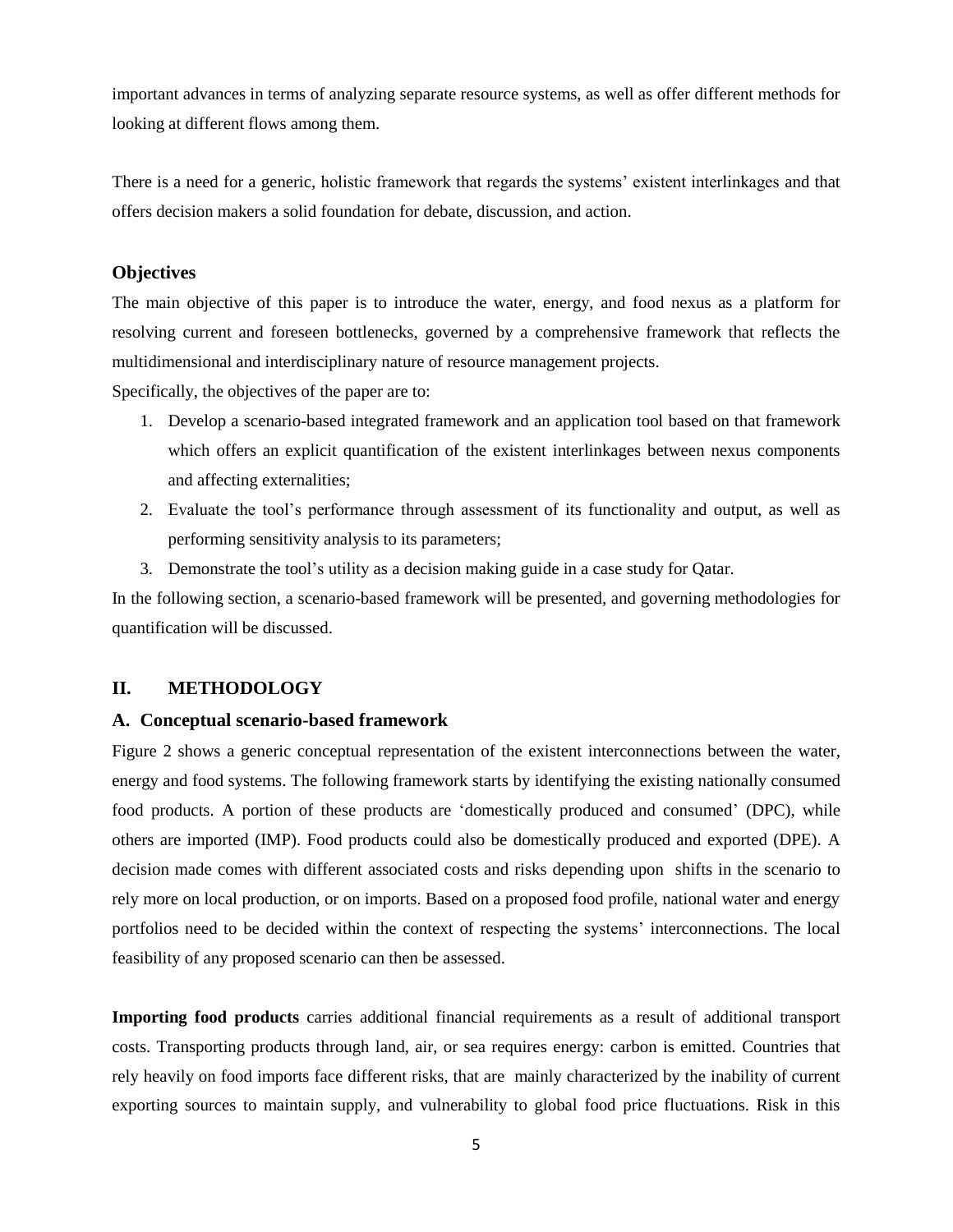context also carries a political dimension, as well as a health threat element. Through import, on the other hand, a country could be saving in the costs of its local land and water resources. Alternatively, aiming to reduce reliance on imports in favor of increased **reliance on local food production** requires a process of profound understanding of the potential of the nation's local resources and the readiness of the country to withstand requirements accompanied with such a shift in securing food needs.

Considerations for local agricultural expansion include the following:

- **Water**
	- Quantify water requirements for a proposed food self-sufficiency scenario, controlled by the type of agriculture and technology.
	- Study and quantify available conventional and non-conventional water sources allocated for agricultural practices.
- **Land**
	- Quantify land requirements for a proposed self-sufficiency scenario
- Allocate and quantify areas of land suitable for growing proposed products
- **Financial**
- Quantify the cost of local production, which may include capital costs as well as production and operational costs.
- **Energy**
	- Quantify energy needs, which are divided between securing water –through pumping, treatment, or other- and the energy needs for agricultural processes; tillage, harvest, fertilizer production, and local transport. Energy requirements will be determined by the used technologies and their efficiencies.

### **Environment**

 - Quantify the environmental impact on air, water, and soil. This paper will focus on the carbon footprint resulting from energy use. The amount of emitted carbon depends on the type of used energy and technology.

- Local climate determines the type of products which could be grown, and time of year and type of agriculture optimal for their growth.

# **B. Quantifying flows between water, energy, and food systems**

The proposed conceptual framework serves as a foundation for defining the relations that exist between the three systems. Explicit quantification of these relations is imperative in order to properly assess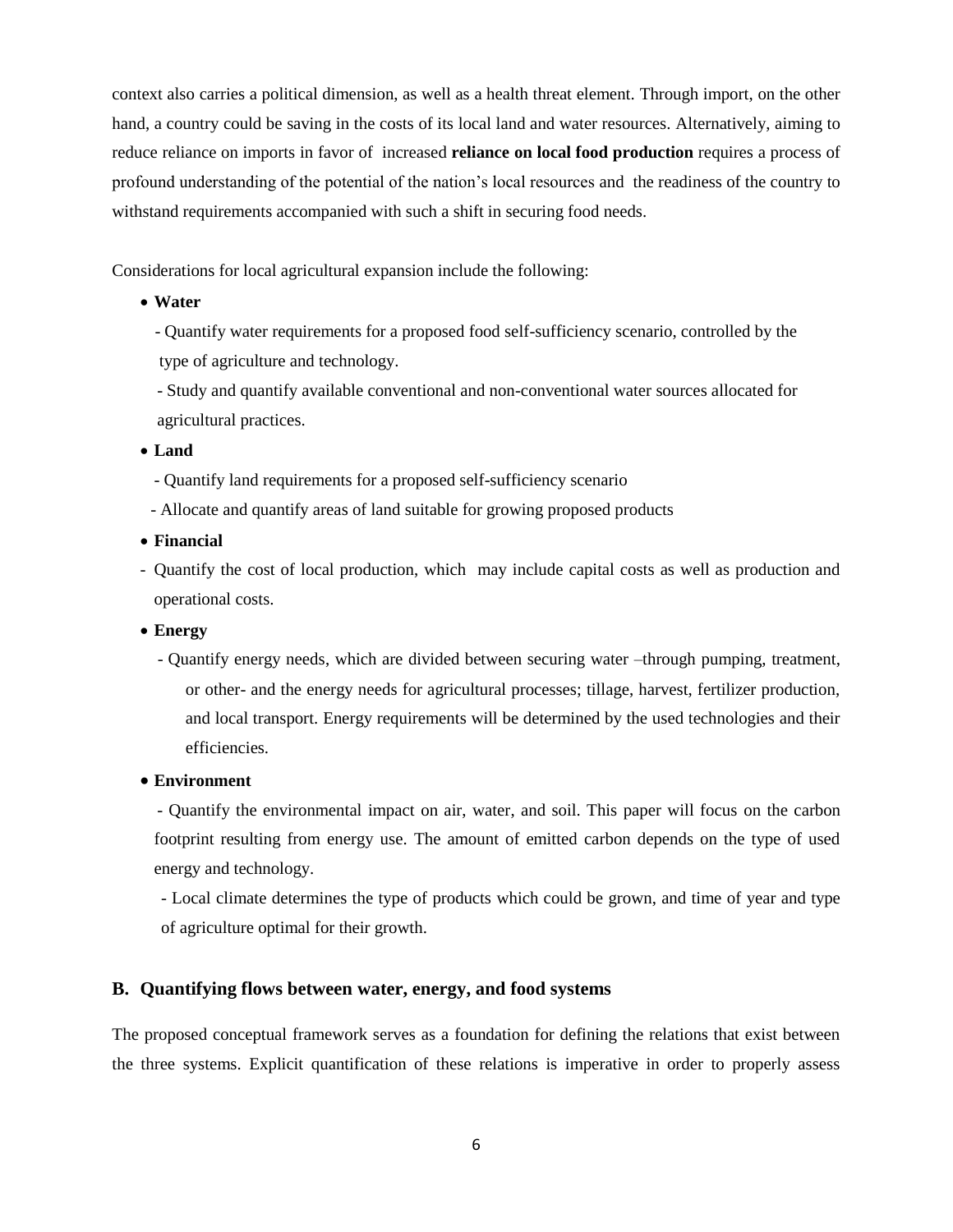different scenario variations and guide decision making. Figure 3 demonstrates the flows that exist between water, energy, and food based on the presented conceptual framework.

Through proposing a food self-sufficiency scenario, domestically produced and consumed (DPC), domestically produced and exported (DPE), and imported (IMP) food products are quantified **(ton)**. While imports are secured through trade with global markets, DPC and DPE consume local resources. Depending on the types of food products and their respective local yields **(ha/ton)**, land requirement is defined **(ha)**. Financial requirements needed for growing the food products **(\$/ton)**, as well as profits made, depend on the type of products produced.

The amount of water needed  $(m^3)$  for a proposed self-sufficiency scenario depends on the water requirements WR ( $m^3$ /ton) of the types of food products grown locally. It is primarily affected by the type of agriculture and technology. The water needed for growing food products in open field agriculture versus greenhouses could widely vary. Water requirement is also highly affected by adopted irrigation methods. Different sources and amounts of water are allocated for agricultural production. There is an energy cost  $(E_1 \text{ (kJ/m}^3))$  to securing water whether through pumping (ground or surface water), desalination, treating wastewater or other .

In addition to the energy cost for securing water, energy is also required for food production processes - E<sup>2</sup> **(kJ/ha).** Energy is secured through different available sources, and, depending on the energy need and source, the carbon footprint is quantified  $C_1$  (ton  $CO_2/m^3$ ) and  $C_2$  (ton  $CO_2/ha$ ). In a global perspective, energy is also needed for transporting imported food products-  $E_{\text{IMP}}$  ( $kJ/ton$ ). Respective carbon is emitted C<sub>IMP</sub> (ton CO<sub>2</sub>/ton).

# **C. Tool Structure (WEF Nexus Tool 2.0) 1**

 $\overline{\phantom{a}}$ 

After defining the interconnections between the three systems, this section will introduce the 'WEF Nexus Tool' structure (figure 4) which allows for creating and assessing different scenarios, consisting of inputs that reflect national food, water, and energy strategies.

The user creates a scenario through choosing the following:

- self-sufficiency (%SS) of food products in a selected national food basket (eg. %SS of tomato 50%, %SS of cucumber 20%)
- percentage of grown food products under open agriculture conditions (%OP AG) (versus protected agriculture/greenhouses) for each (eg. 30% of tomatoes produced in open conditions, while 70% of are produced in greenhouses)

<sup>&</sup>lt;sup>1</sup> WEF Nexus Tool 2.0<sup> $\degree$ </sup> is a public tool which can be accessed at wefnexustool.org Users create their own account and build scenarios to assess different resource allocation strategies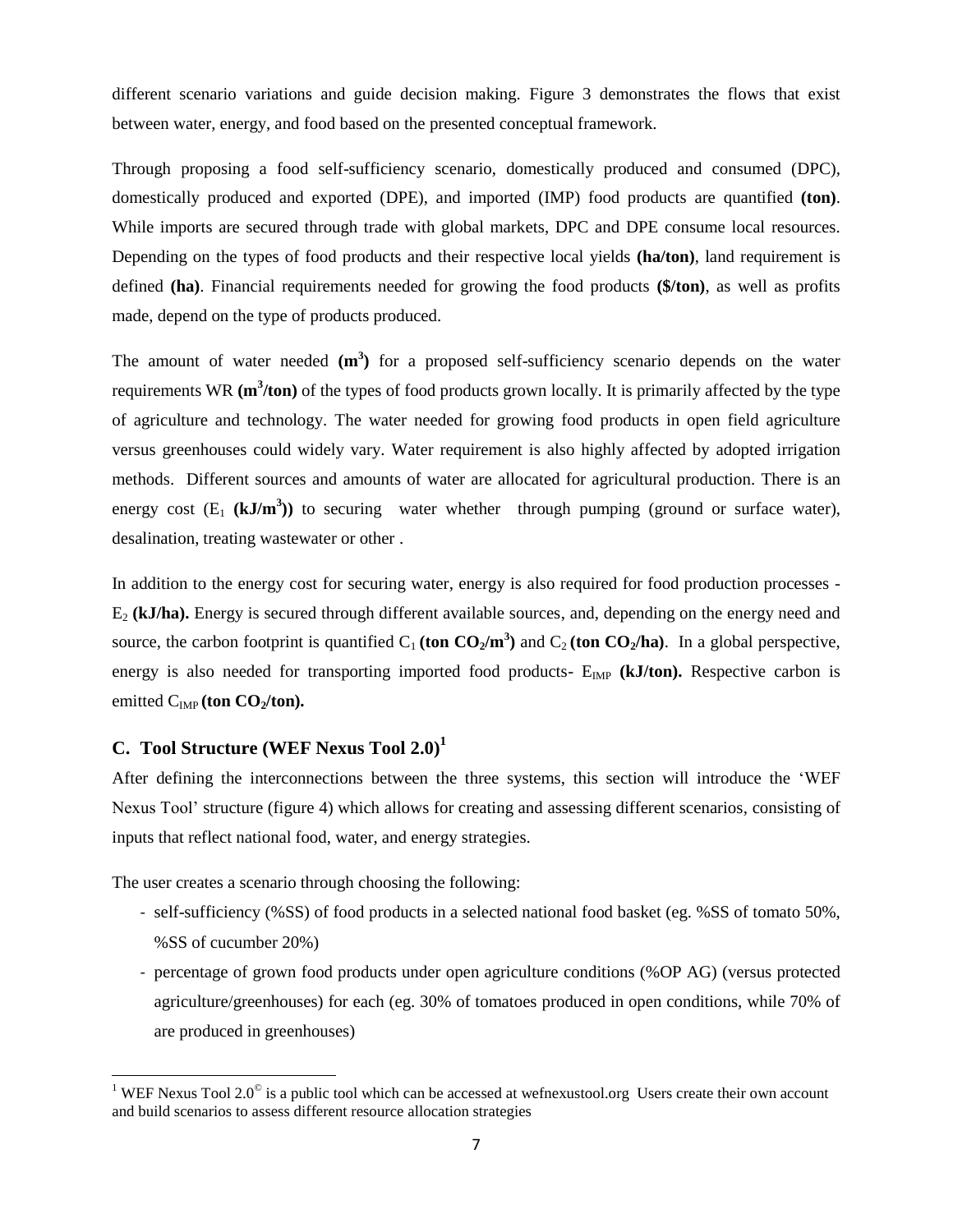- percentages for each of the different water sources for the selected scenario (eg. 30% desalination, 70% Groundwater)
- percentages of energy sources for the scenario (eg. 30% fuel oil, 20% wind, 50% solar)
- percentage supplied and sources of countries for the imported food products (eg. 30% of imported tomatoes from Jordan, 70% from Lebanon)

Using the 5 scenario inputs above, and based on the local characteristics of the area under study (figure 4), the tool assesses the scenario by calculating the following:

- Total water requirement for the scenario W**(m<sup>3</sup> )**
- Total land requirement L **(ha)**, based on local production and yields
- Local energy requirement E **(kJ),** split between energy needed for securing the required water(E1) and energy for local food production(E2)
- Local carbon footprint  $C=(C1+C2)$  (ton $CO<sub>2</sub>$ )
- Financial cost **F(\$)**
- Energy consumption through import **E-IMP(kJ)**
- Carbon emission through import **C-IMP(ton CO2)**

The 'local characteristics' consist of information which describe the area under study, and includes yields for different food products (ton/ha), water requirements  $(m^3/ton)$ , energy needs (kJ/ha or  $kJ/m<sup>3</sup>$ ), and other items as listed in figure 4. While the structure of the tool is generic, the 'local characteristic' data is specific to the area under study and plays a big role in defining the resource requirements for a scenario.

# **Sustainability Index**

The tool allows the creation of multiple variations of scenarios. While a proposed scenario could consume the least land, for example, it might also be the most water intensive. The least water intensive scenario could be the most financially demanding. A financially cheaper option might be one of the highest energy consuming scenarios, and so forth.

The user is then able to better identify the local feasibility of a variety of options that prove suitable for adoption. How do we know which scenario to choose? How do we decide how much are we able to endure in terms of costs for different parameters? How could the output of the tool be used in assessing proposed strategies? The answers to these questions are not straight forward. Assessment and comparison of these scenarios is accomplished through the calculation of a sustainability index which combines: a)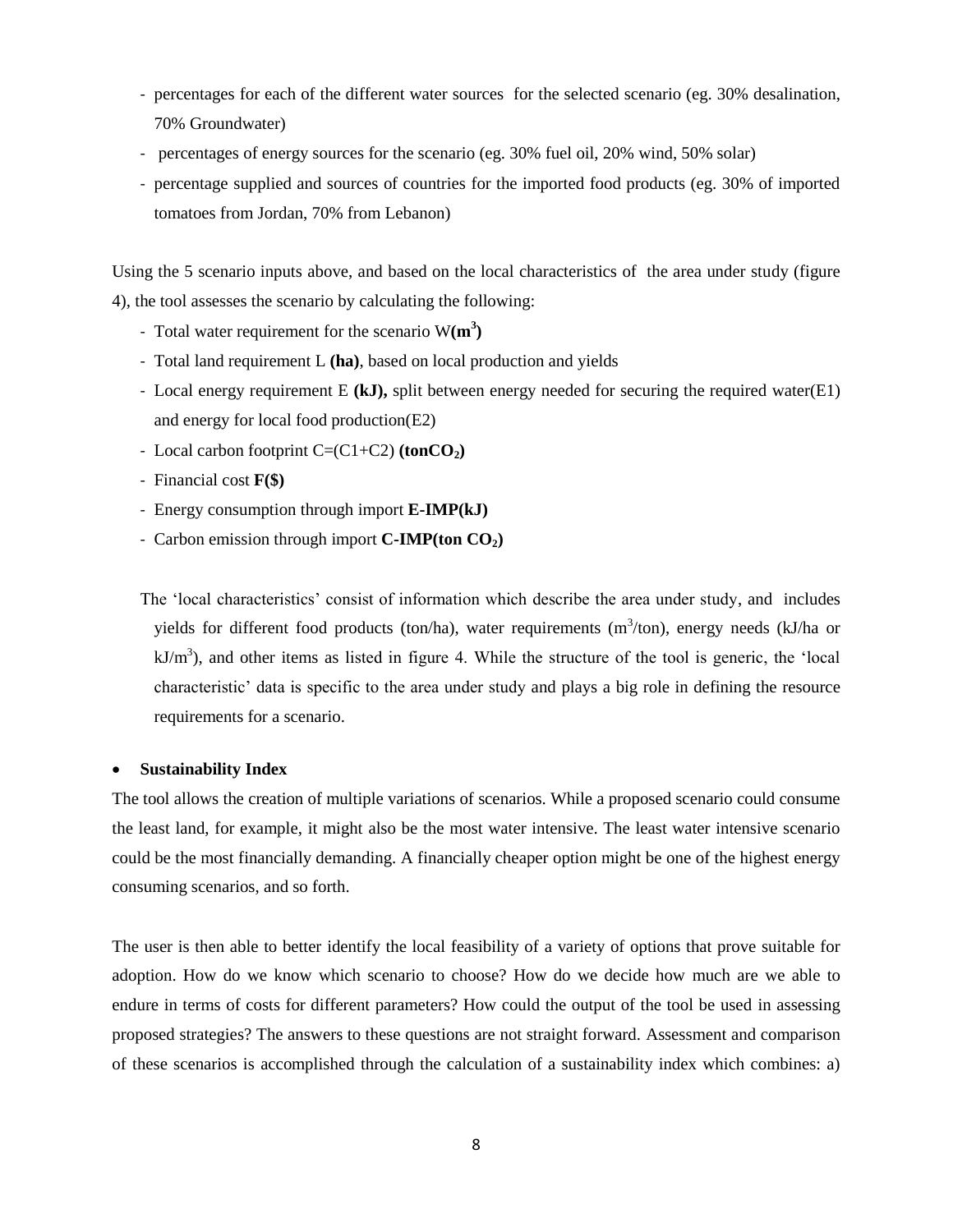**scientific input**, helps quantify system relations and capacities and b) **policy input**, reflecting policy preferences and strategies.

The multidimensional nature of the framework and tool necessitate further understanding and analysis of the results. While the conceptual framework is generic in nature, analyses and solutions need to be specific to the locale for which the solution is sought. Different governments, ministries, or decision making entities are likely to have different perspectives regarding the same set of results/costs for a proposed scenario and need to provide their input. The importance, or sensitivity, of each of the parameters (whether land, water, financial, energy, carbon) vary from one region to another. It could go far beyond choosing a solution that is least resource demanding, to a choice that would translate a national strategy or vision, regardless of short term costs. The local sustainability of a scenario will be defined by calculating its "sustainability index" following the two-step process below:

## **1- Creating "resource indices" – Scientific Input**

Water Index = $WI = W_i / W_a$ Land Index  $= LI = L_i / L_a$ Local Energy Index =  $EI = E_i / E_a$ Local Carbon Index =  $CI = C_i / C_a$ Financial Index =  $FI = F_i / F_a$ Energy IMP Index =  $EIMP I = EIMP_i / EIMP_a$ Carbon IMP Index = CIMP I = C  $IMP_i / CIMP_a$ 

In an attempt to normalize the tool's output and identify any exceeded local limits, resource indices are calculated. Each index comprises the fraction of the acceptable amount of resource consumed by the proposed scenario. The scenario with resource indices >1 would be less likely to be adopted. These would be scenarios that are unfavorable according to local input. Identifying the local limits is part of identifying the 'local characteristics' of the area of study: a process that relies on a combination of scientific inputs and understanding the availability of different resources. It could also be identified through consultation with stakeholders (i.e. ministries, governmental organizations, etc.). For example, the acceptable water limit  $(W_a)$  consists of a percentage of all available water resources that are allocated for agricultural production. The same goes for  $L_a$ , the percentage of arable land. Acceptable energy  $(E_a)$  represents a percentage of the energy allocated for agricultural sector and associated practices. Acceptable carbon limit  $(C_a)$  represents a maximum cap for emissions associated with agriculture and agriculture-related practices (water for agriculture, etc.), which could be influenced by national carbon emission reduction commitments and respective quota coming out of the agricultural sector. Acceptable financial limit  $(F_a)$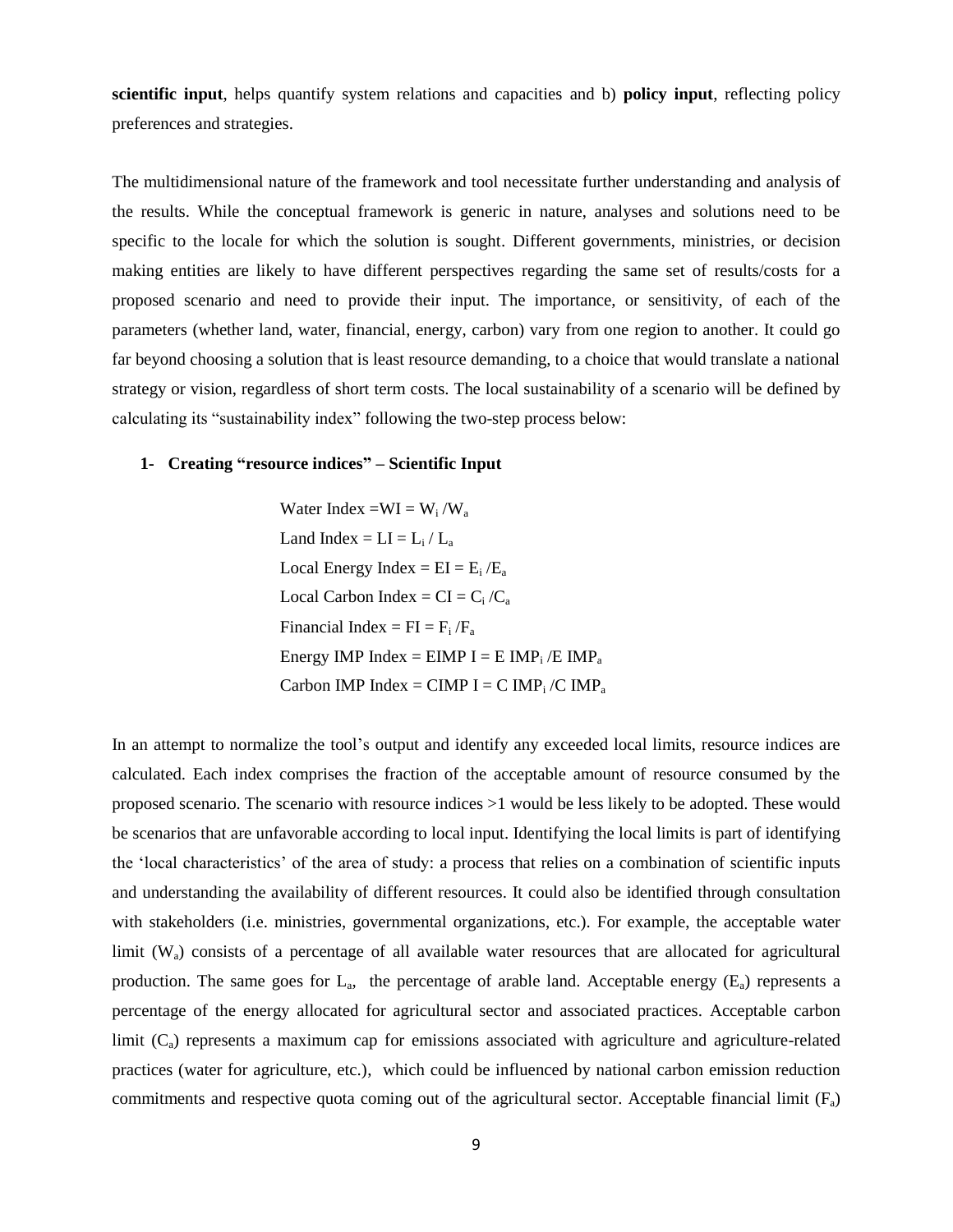represents a portion of the state budget associated with the scenario. EIMP and CIMP are less significant and could be more subjective as they look at energy consumption and carbon emissions in a global context, through transport of products.

#### **2- Importance coefficient identification – Policy Input**

Bringing together scientific knowhow on the one hand, and policy making on the other is critical: both contributions must be captured in the process of identifying sustainable strategies. The input of policy makers is needed after calculating different resource requirements for the scenarios. Their input consists of identifying the relative importance of reducing each of the resource requirements (water, energy, carbon, land, financial).

Stakeholders might assign an importance coefficient to each parameter, depending on what they view as most important to be reduced and in line with their policies and strategies. After that, the sustainability index of each of the proposed scenarios can be calculated. This index comprises the summation of the products of the "resource indices" with the assigned "importance coefficients".

A lower assessment parameter index indicates that parameter is farther from the maximum set limit which makes the scenario more favorable. Also, the lower the importance coefficient, the less important and sensitive the parameter. Thus, the scenario with the lowest score would be most sustainable, as defined by the decision maker.

Scenario i: S.I.  $_i = [WI_i(100-I_W) + LI_i(100-I_L) + EI_i(100-I_E) + CI_i(100-I_C) + FI_i(100-I_F) +$ EIMP  $I_i (100-I_{EIMP}) + CIMP I_i (100-I_{CIMP}) x 100$ 

 $I_W + I_L + I_E + I_C + I_F + I_{EMP} + I_{CIMP} = 100$ 

#### **D. Framework and model assumptions and limitations**

Throughout the study, several assumptions were made to simplify the complexity of the problem at hand. Different limitations also play a role in adding to the research complexity; some examples follow.

- The food products addressed in this study are agricultural crops and do not include meat, dairy products, processed foods, and other food categories.
- The existing tool assesses the environmental impact of a scenario only through calculating its carbon emissions: no calculations are yet incorporated to quantify effects on water and soil quality.
- Current local characteristics information (figure 4) are based on estimations of locally collected data, and data that represent characteristics of similar environments. The ability to ensure locally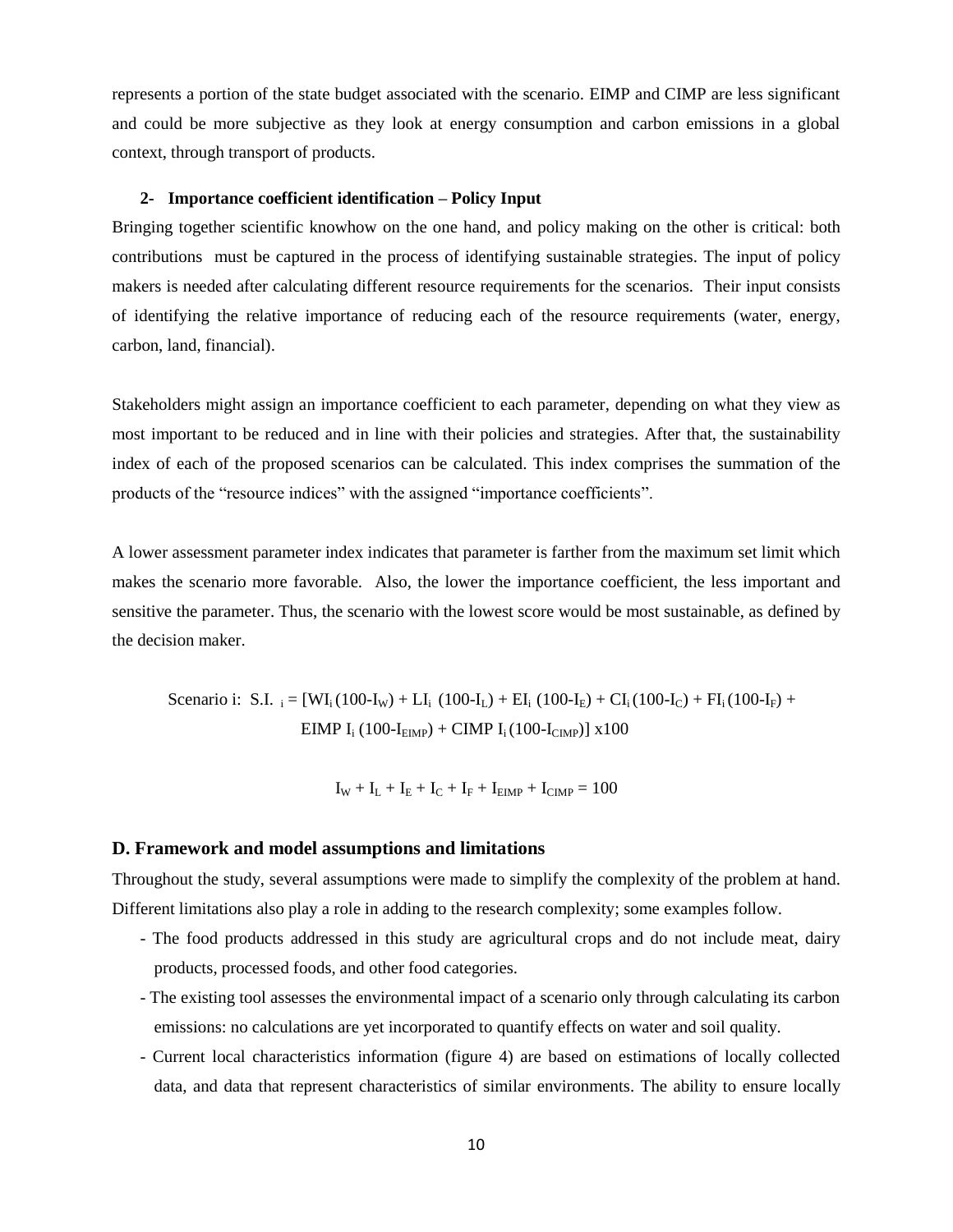measured data (water requirements, local yields, energy requirements…) would provide more refined results.

- Relationships between system components are based on empirical, not process based data.
- The tool, at this stage, assumes linear relationships between systems that may not reflect reality.
- The current tool does not capture future projections of price inflation, population increase, demand and resources. Rather, it simulates a static point in time with defined attributes.
- The current framework addresses resources needed for a proposed strategy, from a national context, without taking into account the implications in a global context (except for energy and carbon emissions through import). The scope of the framework is national, and interconnections among different frameworks, representing different countries, need to be further developed in order to create a global picture that could capture the comparative advantages of producing different products in specific locations. This would also help better assess trade strategies.
- The current financial component in the tool calculates the cost of locally produced and imported food products based on market price data. The financial cost of locally produced food products are represented by the cost of products in market after deducting a percentage profit margin for farmers. For imported food products, the cost of import consists of the Cost Insurance and Freight which does not include distribution costs. At this point, any capital investments required to execute a proposed scenario (building a new desalination plant, new power plant, etc.) must be separately assessed after, and then included in the financial cost. It is also assumed that exports are being sold at an average cost equal to the cost of import.
- Different risks are associated with created scenarios qualitatively assessed in this study. Further work could set a specific methodology to quantify these risks.
- Input from science and policy making is imperative to contribute to the process as defined by the tool structure (figure 4). A focus group including a mix of scientists and decision makers is recommended in order to develop acceptable limits and importance coefficients, while maintaining a high level of communication.

# **III. WEF NEXUS TOOL EVALUATION: OVERALL TOOL PERFORMANCE AND SENSITIVITY ANALYSIS**

# **A. Overall performance**

Governed by the presented methodology and tool structure, the user is able to create different scenario variations by changing self-sufficiencies of food products, type of agricultural practices (open versus protected agriculture, whenever applicable), sources of water, sources of energy, and countries of import. The table represents five scenarios which will be demonstrated and further discussed. The scenarios vary between full food self-sufficiency (%SS=100) in scenario 1, and full dependency in scenario 5 (%SS=0).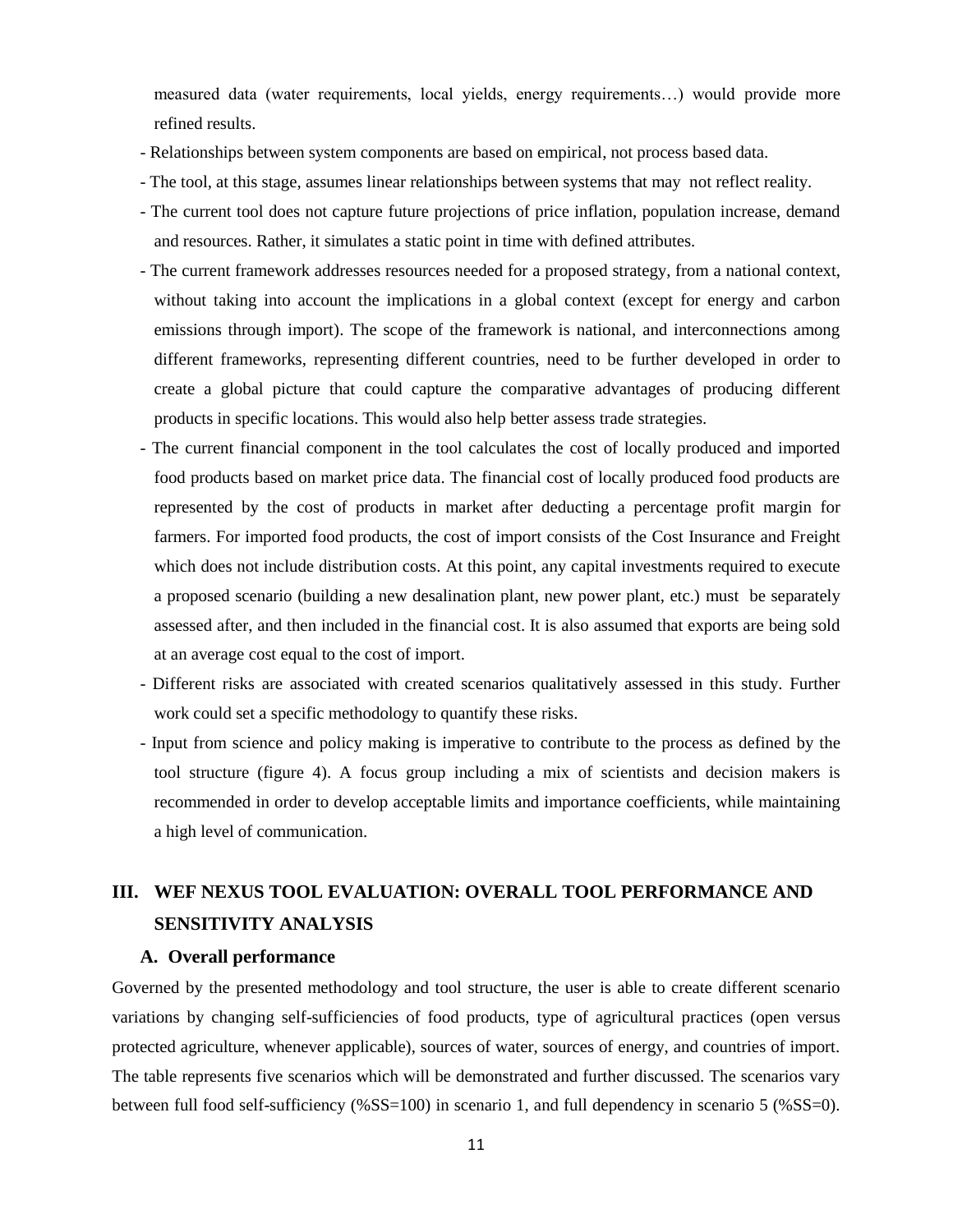The different components of the scenarios are present in Table 1. The scenarios were created with the aid of WEF Nexus Tool 2.0© .

Data from Qatar is used to demonstrate the tool. The data used consists mainly of the information characteristic to the study area (figure 4). The list of food products includes tomato, eggplant, lettuce, carrot, watermelon, cucumber, potato, and green onion. This list is chosen for demonstration purposes, as it also represents main elements in a Qatari diet, currently grown in varying levels of self-sufficiency. Preliminary assessment is done to evaluate the rationality of the results and assess the performance of the tool.

Figure 5 shows the tool results for the proposed scenarios:

Water and land are linearly affected by the change in percentages of self-sufficiencies and agricultural practice (figure 5). We can clearly see how water and land requirements linearly decrease as a result of the decrease in self-sufficiencies of products between scenario 1 and 5.

With regards to financial assessment, a similar relation exists, but it is not as obvious, since we are accounting for the sum of the cost of local production and imported products. As the self-sufficiency of products decrease, the total financial costs increase. This comes as a result of having the cost of imports, in almost all cases, higher than the cost of local production for the specific products. Financial cost is also considered, as directly related to and affected by the change in self- sufficiency values. Note that the financial cost associated with the use of different energy or water sources across scenarios are not captured in this analysis.

The highest energy requirements are needed for scenario 2. Scenario 2 proposes full self-sufficiency with groundwater and desalination as sources of water. In comparing  $E_1$  (energy for water) and  $E_2$ (energy for food) values respectively, we can see that the total energy  $(E)$  is more influenced by  $E_1$ . When RO plant was introduced in scenario 2,  $E_1$  showed a great increase in energy requirements. Even when selfsufficiency was reduced to half (scenario 3), the energy requirement still outweighed that of scenario 1, which included full sufficiency, but used ground water as the primary source of water. On the other hand,  $E<sub>2</sub>$  which is related to the energy required for producing the products locally, shows a trend that follows the decrease in self-sufficiency for scenarios 1 to 5.

Carbon emissions for scenarios varied according to the type of fuel used in each. While carbon emissions are mainly affected by the amount of energy consumed, the type of fuel is the major player. For example, the use of solar energy in scenario 3 to power RO plants is reflected in the  $C_1$  overall carbon emissions plots. Since for the five scenarios, the same type of fuel (diesel) is considered for all domestic practices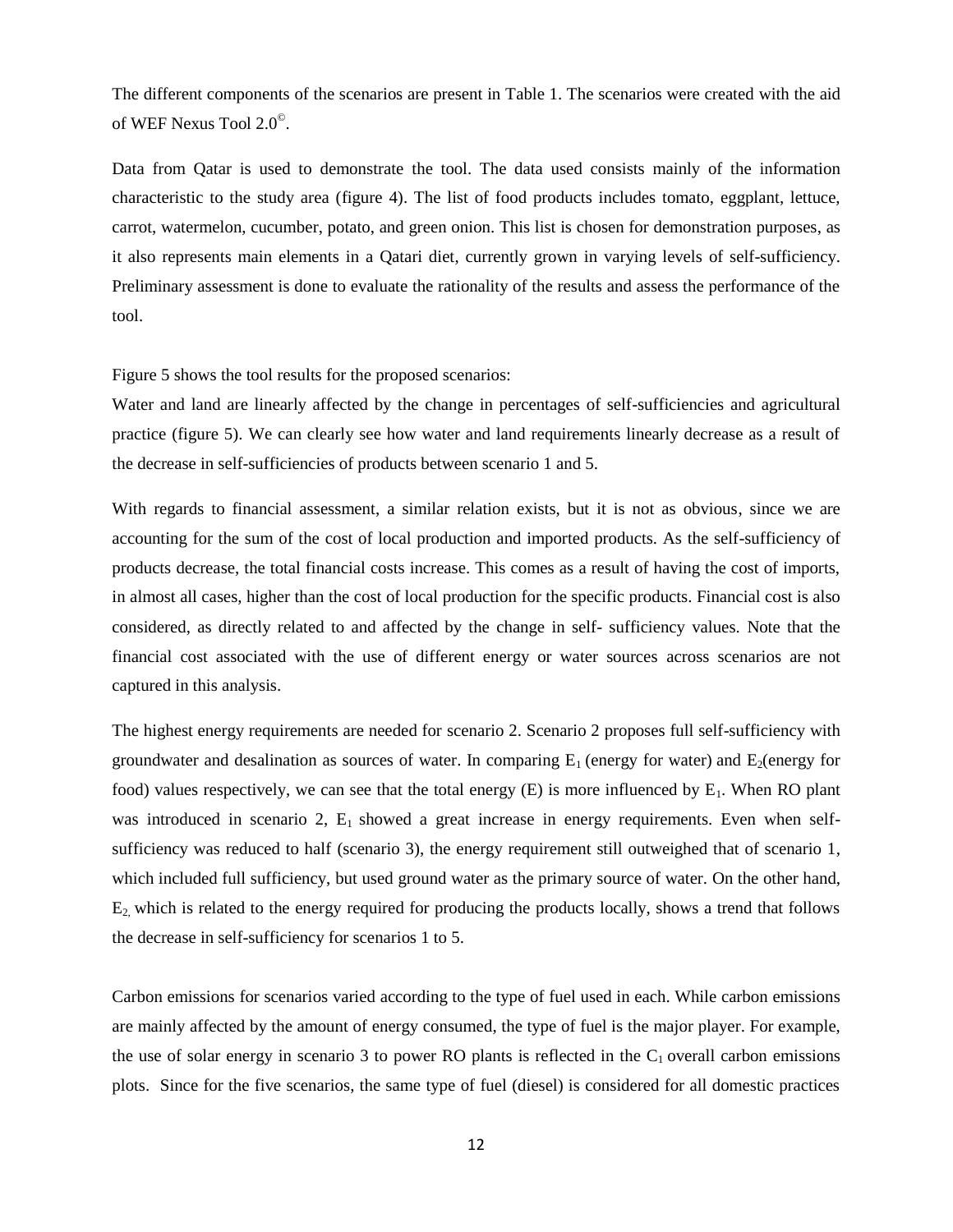(harvest, tillage, fertilizer production and transport),  $C_2$  also follows a decreasing trend that is reflective of the linear relation that exists between it and the percentage self-sufficiency of food products.

E IMP, the energy consumed through transporting imported food products, increased with decreased selfsufficiency. The amount of energy needed is directly related to the distance travelled by different methods of transport (air, sea, road), which itself is highly affected by the choice of countries of import. In these scenarios, the countries of import were not varied, and thus, the required energy for transport showed, as expected, an increasing trend with increase of imports. C IMP, the carbon emissions due to energy consumed through transporting imported products, showed a similar increasing trend with decreasing self-sufficiency. According to the demonstrated scenarios and results (trends), the tool is preforming as expected.

#### **B. Sensitivity analysis (relative sensitivity)**

Further evaluation of the tool's performance is accomplished through sensitivity analysis of the different input parameters. There 3 types of inputs: food, water, and energy inputs (figure 6). The choice of % Self Sufficiency and % Open Agriculture for the different food products determines how much land (ha), water (m<sup>3</sup>), financial cost (\$), and energy in agriculture ( $E_2$ ) are needed, as well as respective carbon ( $C_2$ ) emitted. The choice of countries of import affects how much energy will be required through import (E IMP) and the respective carbon emitted (C IMP). After determining how much water will be needed for the scenario, the sources of water need to be chosen. Based on the chosen water input, the energy needed for providing that water is quantified  $(E_1)$ . Energy Input constitutes choosing the sources of energy needed for water and indicates the carbon that would hence be emitted  $(C_1)$ . Relative sensitivity is performed, and obtained through the following equation:

$$
S_r = \left(\frac{O - O_b}{P_{b \pm \Delta} - P_b}\right) \frac{P_b}{O_b}
$$

where  $S_r$  is the relative sensitivity, O is new output,  $O_b$  is output of base scenario, P is new parameter value,  $P_b$  is the base parameter value in base scenario.

In the following, Base Scenario I is presented in Table 2. In Assessment I-Food Input, the % selfsufficiency and % open agriculture will be changed for each of the food products. The main goal of this section is evaluating the tool with different sets of possible data.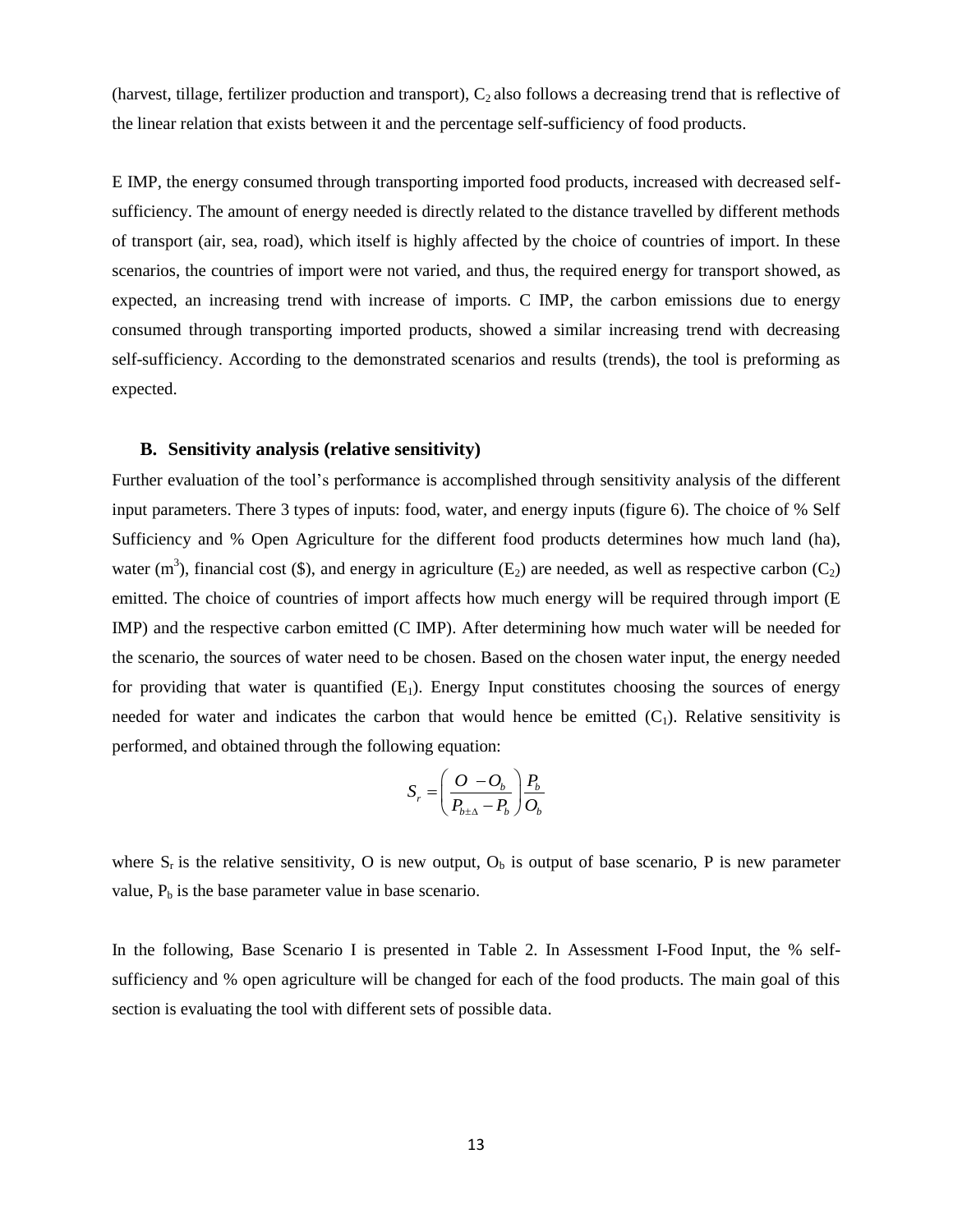#### **Assessment I- Food Input**

```
Base Scenario I (Table 2)
```
The % self-sufficiency (%SS) of the listed food products was changed by 15% and respective relative sensitivity on output was recorded.

We notice the following from the relative sensitivity analysis for food input parameters in Figure 7:

- First, the change in %SS<sub>i</sub> has an effect on all measured output parameters.

- There is an inverse relationship between %SS<sub>i</sub> and  $F_{IMP}$ ,  $E_{IMP}$ , and  $C_{IMP}$ . That is pronounced through the negative relative sensitivity values that exist among them. When the self sufficiency of a chosen product increases, the total cost of imports, energy consumed through transporting imports, and carbon emitted as a result of the transport energy decrease.

- The relations that exist between  $\%SS_i$  and all output components affected by it are linear. This is validated by the identical relative sensitivity results obtained after increasing, then decreasing %SS<sub>i</sub>, over output components.

- The relative sensitivity of water (W), energy needed for sufficing water for scenarios  $(E_1)$ , and carbon emissions relative to  $E_1(C_1)$ , have a similar trend for the different food products. Similarly, the relative sensitivities for change in % $SS_i$  of food products on  $E_2$  and  $C_2$  have a similar trend for the respective list of products.

Among the food products under study, tomato and cucumber could be produced in either open or protected agriculture in Qatar.

- According to figure 8, it is noted that the change in percentage of open agriculture (%OpAg.) has no effect over local and import financial costs (F<sub>Local</sub> and F<sub>IMP</sub>), energy consumed through transport of imports ( $E_{\text{IMP}}$ ) and respective carbon emitted ( $C_{\text{IMP}}$ ). Relative sensitivity is zero. This validates the lack of relation between this parameter and output according to the tool structure. Ideally, the cost of locally produced crops can vary depending on the type of agriculture. Further studies could be done in this regard to ensure that the effect of changing the type of agricultural practice is reflected in the local costs.

- Due to the linear relationship between percentage of food products grown under open agriculture conditions (%OpAg.) and output components, increasing or decreasing the percentage gave similar relative sensitivity results for all outputs, thus validating the performance of the tool in that regard.

- We also note, from figure 7 that the relative sensitivity of changing percentage of tomatoes grown in open agriculture (%OpAg. of tomatoes), is higher than changing that of cucumber, on outputs. That is a result of the higher tomato consumption (tons) for year 2010.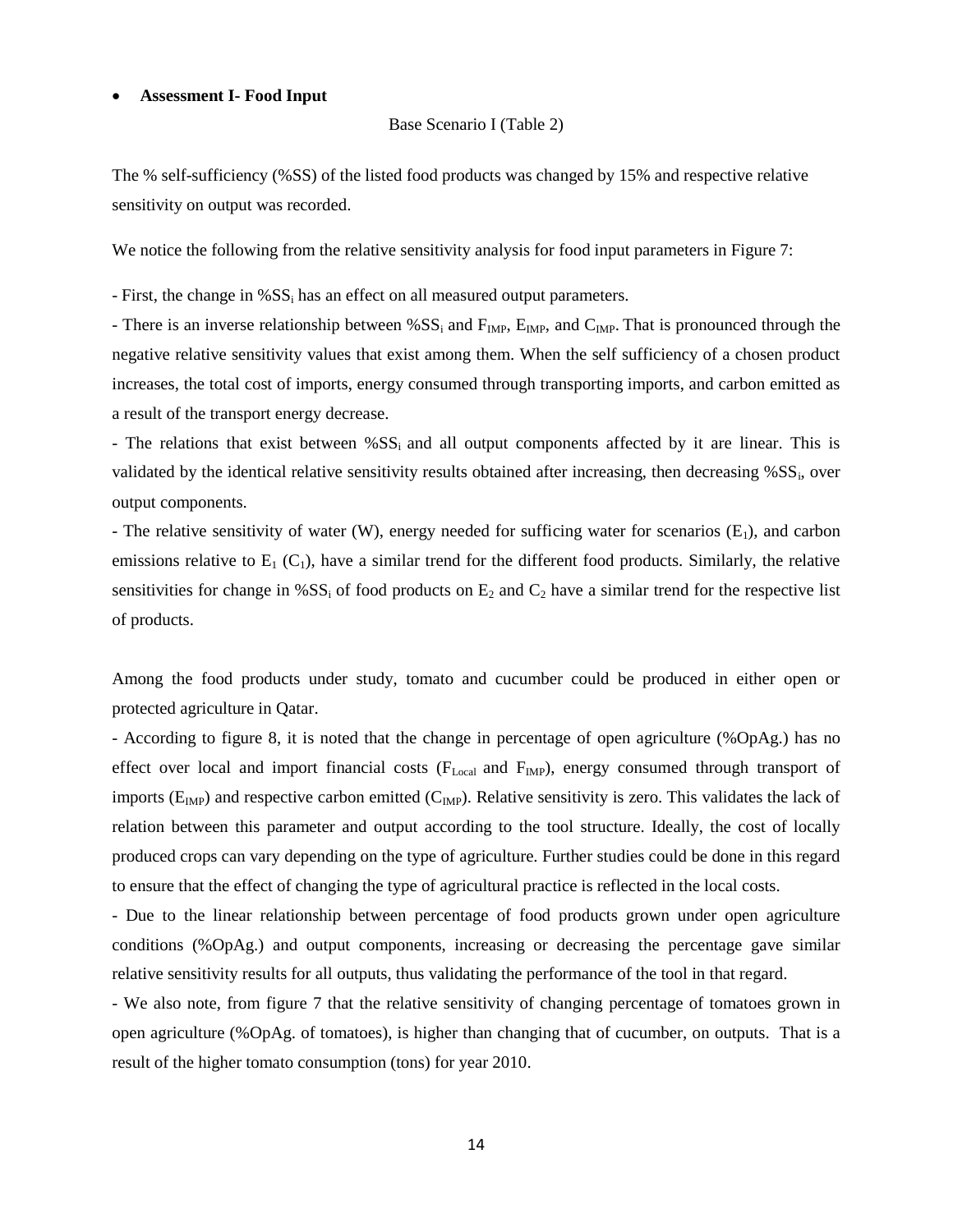#### **Assessment II- Water Input**

In Assessment II, the source of water was changed *ceteris paribus*. (II-A: 100% RO Desalination, II-B: 100%MSF Desalination, II-C: 100% MED desalination, II-D: 100% Treated waste water).

#### Base Scenario II (Table 3)

The change in the source of water only affects  $E_1$  and  $C_1$ . No change in any other output was recorded. The most energy consuming and carbon emitting scenario is II-B (Figures 9 and 10). This scenario uses 100% of water from desalinated MSF. The least energy use was recorded for scenario II-D. Moreover,  $E_1$ and  $C_1$  follow a similar trend due to the linear relation between both parameters.

#### **Assessment III- Energy Input**

#### Base Scenario III (Table 4)

The Base Scenario III is the same as Base Scenario II. The only thing changing here is the source of energy (the self-sufficiencies, type of agriculture, and water source (100%GW) remain the same). The reason only  $C_1$  is changing is because gasoline was assumed for other local production energy demanding practices (fertilizer production, tillage, and harvest which all contribute to  $C_2$ ). Diesel is most carbon emitting, followed by natural gas (Figure 11).

The main building block for calculations in the tool is consumption values for the chosen food products (ton/year). Fifteen percent increase in tomatoes is not equal to a fifteen percent increase in eggplant (in tons). For that reason, we do not necessarily see a similar trend between water requirements  $(m<sup>3</sup>/ton)$  for the different food products and their sensitivities (figure 7). In Assessment I, analysis is based on 2010 consumption values for food products; the water requirement is most sensitive to change in the %SS of tomato. Green onion ranked highest in terms of land use sensitivity. Energy needed for local food production  $(E_2)$  and local carbon footprint  $(C_2)$  are most sensitive to change in tomato and green onion production. Local financial cost is also most affected by both products. Having tomatoes and green onions the highest in terms of consumption for year 2010 (in tons), any change in the choice of producing them locally has the greatest impact on different requirements. Assessment 2 evaluations support the fact that change in the sources of water and the technologies used for the scenario effect the energy use and carbon emissions (Figures 9 and 10). Future improvements to the tool need to include the extra costs that come with adopting different technologies. Assessment 3 evaluations show how  $C_1$  is the only changing output when the type of fuel used for securing water for the scenario is changed. The overall performance of tool is as expected. The current trends portray the framework structure that itself is dynamic and would need further advancement.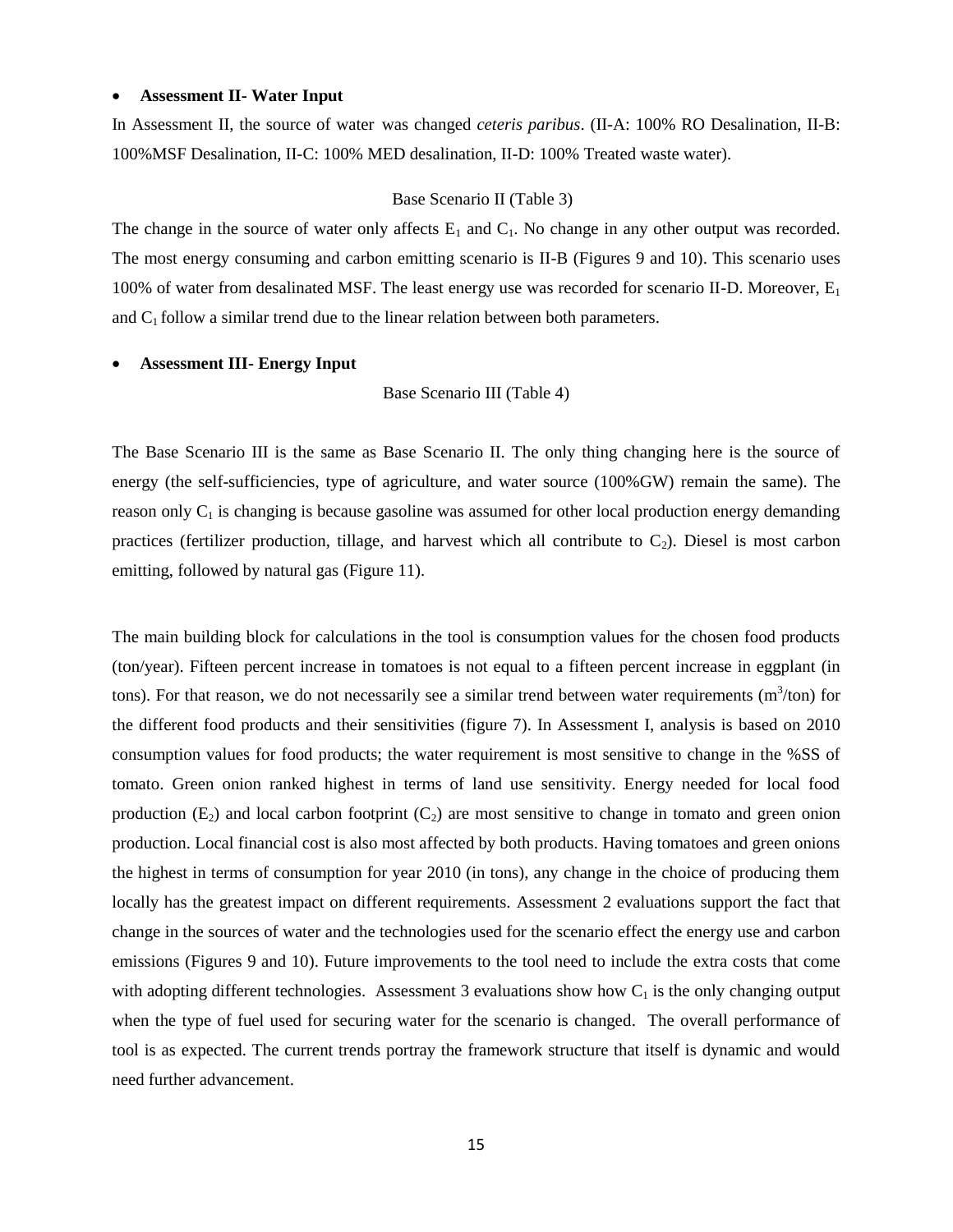## **IV. CASE STUDY: RESULTS AND DISCUSSIONS**

In 2010, 41 crops were reported by the General Department for Agricultural Research & Development, Ministry of Environment as locally produced in different proportions. The analyses in this section include scenarios using the same 8 food products used earlier. Following that, analysis regarding the potential of growing wheat, a staple cereal, will be performed.

Figure 12 depicts the situation in Qatar, based on the latest available data (2010). The combined selfsufficiency of the 8 food products is 15% (2010). Among the products listed, only tomatoes and cucumbers are produced in both open and protected agriculture conditions. All others are produced with open agriculture. Ground water is the main source of water for irrigation. Natural gas is the main source of energy. Imports are mainly secured from 15 countries. The results (figure 12) show the requirements needed for the actual 2010 scenario.

Due to the fact that the study is limited to 8 food products, comparing the scenario's requirements to maximum acceptable national limits is of limited value. Once a more comprehensive basket is analyzed, this step could be further discussed.

The presented eight food products are among the products currently being produced and are expected to have an increase their self-sufficiency. It would thus be useful to create hypothetical self-sufficiency increase scenarios for the products and assess the expected resource requirements. Then we could identify which of the resources is most critical, while adopting any decision concerning increasing food selfsufficiency.

Each of the eight food products has a different self-sufficiency value for year 2010. Graphs in figures 13 and 14 represent the percentage change in the required resources as a result of an increase in the self sufficiency of each of the products. Figure 13 shows how much more resources would be needed if the self-sufficiency of each of tomatoes, cucumbers, water melon, green onion, lettuce, potato, eggplant, and carrots was increased by an increment of 10% (i.e. if current self-sufficiency of tomatoes is 15%, in this scenario it is raised to 25%)

In the case of a 10% increment in the self-sufficiency of each of the products, for example:

 The overall self-sufficiency increase is 25%. It is significant to notice that a 25% increase in selfsufficiency of these products requires 82% more water, 153% more land, 82% more energy for sufficing water, and 97% more energy for local food production. 82% more carbon will be emitted as a result of energy consumed for sufficing water, and 93% more carbon emitted as a result of food production. Producing 10% more of each of the food products would increase the overall financial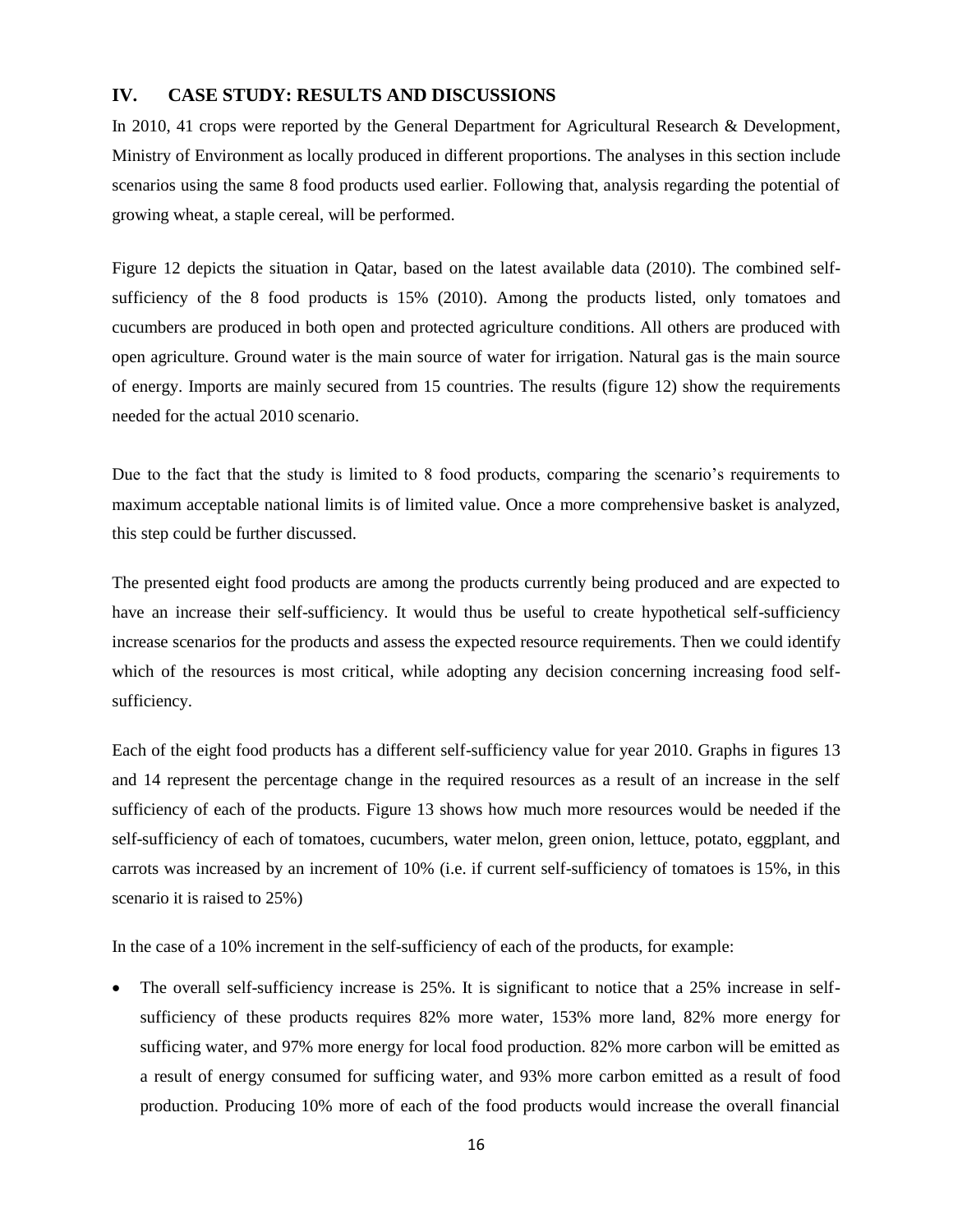cost by 78%. The gross total import cost will decrease by 12%. The energy consumed and carbon emitted through transporting imported food products would decrease by 11%.

- As the percentage self-sufficiency increases and as expected, a linear trend in resource requirements is noticed as a result of the linearity of the tool relations (which is not necessarily reflective of reality).
- Land demand increases as the slope becomes steeper, and this is followed by increases in energy required and carbon emission for local food production; similarly for water, energy and carbon for water production. Based on the preliminary projections of the study sample in Qatar, possible conclusions follow.
	- Land is the most sensitive resource requirement among the output parameters. Therefore, it is key to invest in research and consolidate efforts towards improving local yields (ton/ha). Detailed soil suitability mapping for potential food products need to be created in order to choose the optimum spaces for producing the specific food products. Technologies for cultivation methods that reduce or minimize land requirements need to be investigated and considered (hydroponics, more products to be grown in green house environments…).
	- Energy requirements and carbon footprint for food production rank second after land. Investing in more efficient machinery for tillage, harvest, and transport should be considered. (Note: These recommendations are based on assumptions for tillage, harvest, transport and fertilizer production. When local data is collected for these items, more accurate conclusions can be derived). Gasoline was used as fuel for these practices. Investment in machinery that consumes less carbon emitting fuels could be considered as a way to mitigate the increase.
	- Water, energy for water, and respective carbon footprint

The current scenario relies on groundwater for irrigation. With the current replenishment rates in Qatar, keeping this reliance on groundwater could lead to catastrophic consequences. Any plan of increasing food self-sufficiency should be supported with the items listed below.

- Create a plan for investing in less water demanding technologies/new irrigation techniques
- Rely on sources other than groundwater for securing water for food production. This could include specifying a portion of desalinated water for this purpose. If current capacities would not be able to hold the extra demand, investing in upgrade should be considered. Due to the direct relation between securing water, the energy consumed, and carbon emitted, low energy-low carbon emitting options need to be adopted.

- Explore potential of different renewables to fuel the technologies needed for securing the water needed.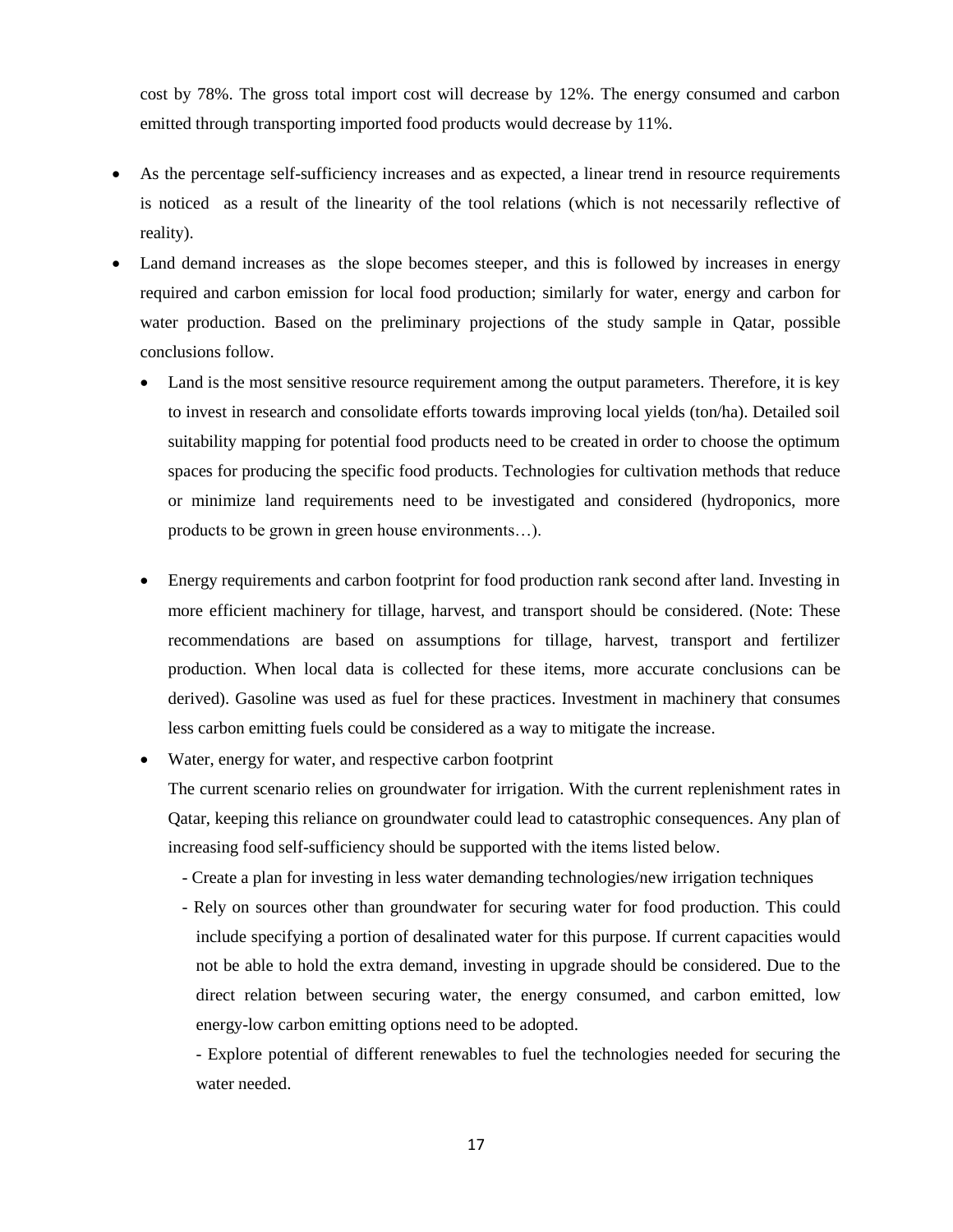- Assess the financial costs of investing in these new technologies and increasing current capacities (not currently captured by tool).

F-Local and F-IMP

The local financial cost of food production is the least sensitive among the other resource requirements. Any anticipated increase in financial costs need to be properly integrated in financial planning. With increasing self-sufficiency, the financial costs of importing food products decreases. The decrease is at a lower rate than the increase of local financial costs due to the fact that imported food products are of higher QAR/ton value.

# E-IMP and C-IMP

With increasing local self-sufficiency, the energy and carbon for imports decreases.

# Most sensitive does not necessarily mean most critical!

In the previous discussions, land was found to be the most sensitive to an increase in self-sufficiency. That does not mean that this is the bottleneck. Having to secure 84% more water, for a 10% increase in self-sufficiencies, could be more critical than having to secure 153% more land for the same scenario. Defining the bottleneck depends on the foreseen planning in terms of upgrading current capacities and investing in new technologies.

# What if Qatar decides to grow wheat?

In the early 1960s, the Kingdom of Saudi Arabia started growing wheat locally, until it reached a peak in the early 1990's with 4MMTon/year (IndexMundi, 2014). That practice greatly consumed ground water resources, most of which being non-renewable. While developing a food security plan, wheat has a significant strategic importance for being among the staple cereals. According to UN Comtrade, around 400K tons of wheat were imported into Qatar in year 2010. Based on the previous analysis for base year 2010 for the 8 food products, while keeping all self-sufficiencies the same, the following analysis measures the percentage change in resource needs after introducing additional local production of 10% of the consumed wheat.

The amount of water needed would increase by 614%. Energy for water and respective carbon emissions will similarly increase. It is significant that land shows to be less sensitive than water to the introduced 10% of locally produced wheat. This is due to the high yields in center pivot irrigated wheat which was estimated to be 6 ton/ha according to data from KSA (International Maize and Wheat Improvement Center, 2014). Nevertheless, this analysis further demonstrates the amount of additional resources which would be needed for such a decision within a food security strategy.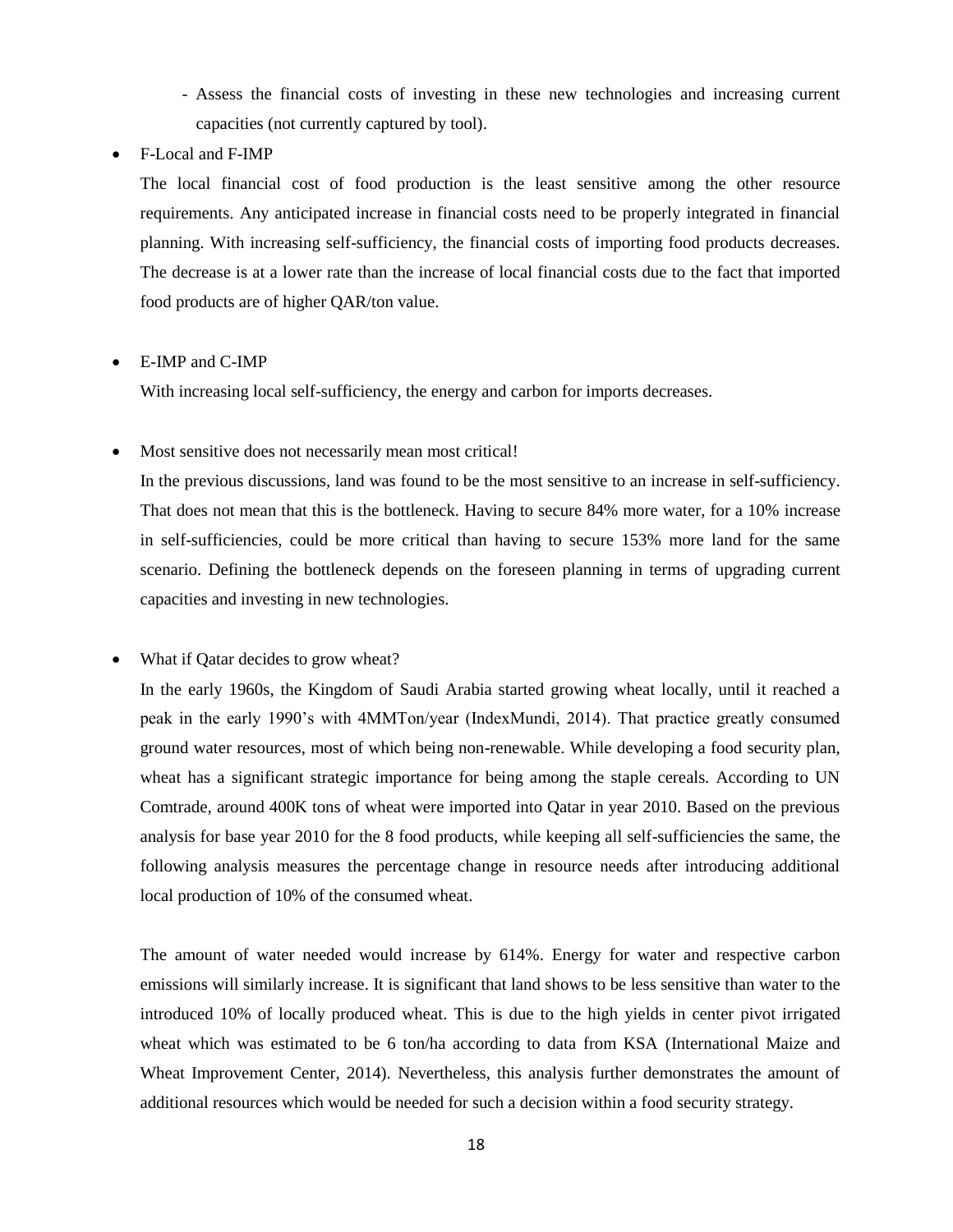### **VII. CONCLUSIONS**

Water, energy and food are highly interconnected and their interlinkages need to be reflected in the planning and decision-making landscapes that govern the management of these resources. Defining the local sustainability through input from involved stakeholders, as well as from the scientific and policy making arenas, is key for proper planning and management. This paper presented a framework for a tool that reflects the interconnectedness of these core resources. The demonstrated tool is dynamic. It offers an assessment of the resource demands for different scenarios which could be used as a foundation for enforcing new guided management strategies. The tool also offers a platform structured to bring together input from science and policy making to converge toward the needed goals. Further work needs to be done in the direction of improving the existing functions within the framework, as well as building the ability to create scenarios that are energy or water focused. The use of the framework and tool would then depend on what critical questions the user needs to answer. Based on the Qatar case study, land is the requirement most sensitive to variations of food self-sufficiency scenarios. Special focus needs to be directed towards improving yields of locally produced food products, as well as investing in research for crops most suitable for growth in dry areas. Heavy emphasis needs to be made on developing robust trade strategies to cover the main country food needs. Identifying countries of low risk (in terms of ability to maintain export, low health hazard risk. etc.), and diversifying the sources of import per food product are also important elements of such strategy.

# **VIII. REFERENCES**

- Bonn Conference (2011). Understanding the Nexus. Retrieved from: [http://www.water-energy-food.org/en/news/view\\_\\_255/understanding-the-nexus.html](http://www.water-energy-food.org/en/news/view__255/understanding-the-nexus.html)
- Commonwealth (2009). Biofuel Subsidies and Food Prices in the Context of WTO Agreements. Retrieved from: [http://www.thecommonwealth.org/files/214119/FileName/THT63BiofuelSubsidiesandFoodPrice](http://www.thecommonwealth.org/files/214119/FileName/THT63BiofuelSubsidiesandFoodPrices.pdf) [s.pdf](http://www.thecommonwealth.org/files/214119/FileName/THT63BiofuelSubsidiesandFoodPrices.pdf)
- FAO (2013). An Innovative Accounting Framework for the Food-Energy-Water Nexus Retrieved from:<http://www.fao.org/docrep/019/i3468e/i3468e.pdf>
- GIZ (2012). Nexus Approach highlighted. Retrieved from: [http://www.water-energy-food.org/en/news/view\\_\\_453/nexus\\_approach\\_highlighted.html](http://www.water-energy-food.org/en/news/view__453/nexus_approach_highlighted.html)

GWSP (2014). Sustainability in the Water-Energy-Food Nexus, Bonn, Germany, 19-20May 2014. Retrieved from: http://wef-conference.gwsp.org/fileadmin/WEF\_Conference/Summary\_Part\_II.pdf

IEA (2012). World Energy Outlook 2012. Retrieved from: http://www.worldenergyoutlook.org/publications/weo-2012/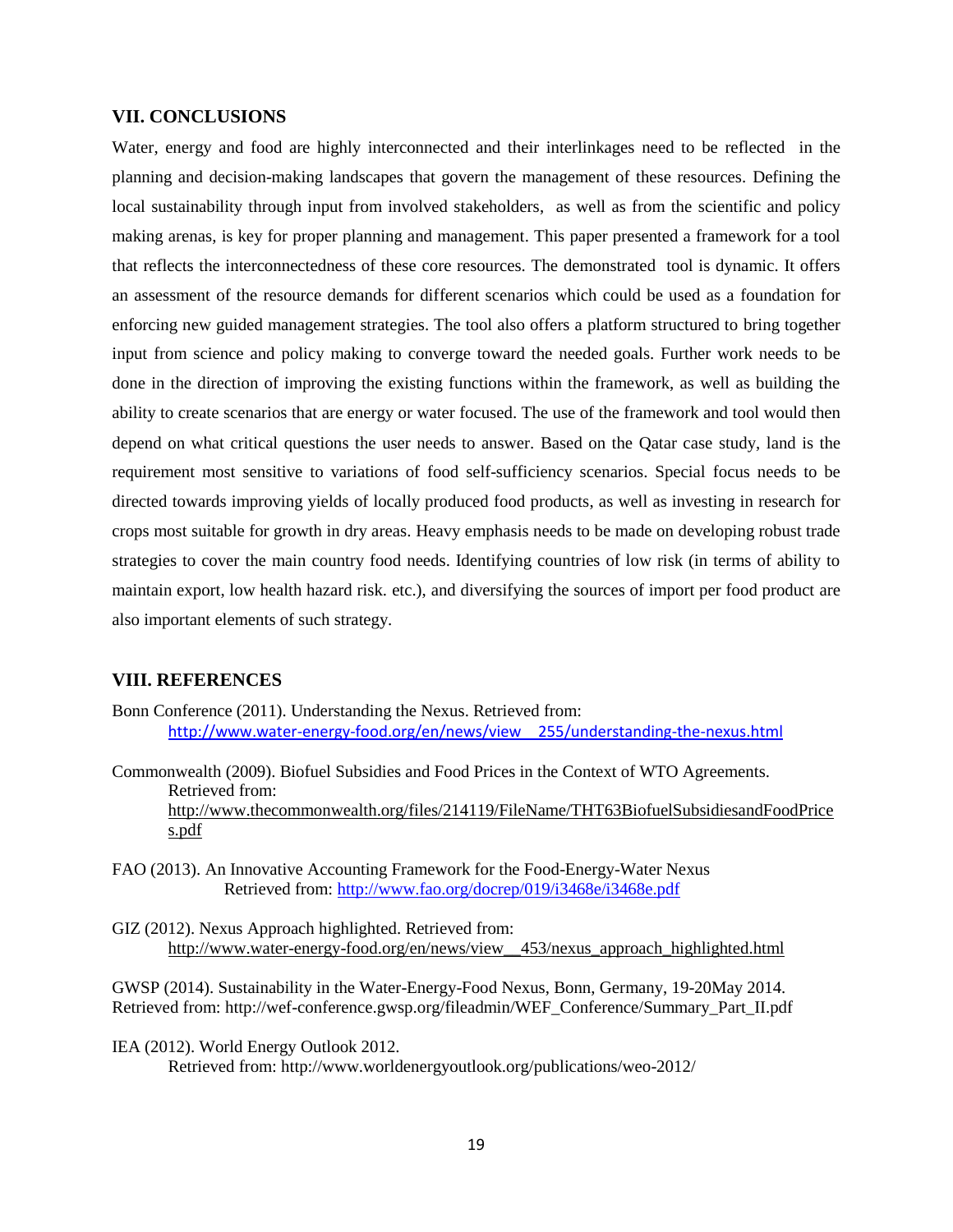IEA (2013). World Energy Outlook 2013. Retrieved from:<http://www.worldenergyoutlook.org/publications/weo-2013/>

- IRENA (2012). Water Desalination Using Renewable Energy. Retrieved from:<http://www.irena.org/DocumentDownloads/Publications/IRENA->ETSAP%20Tech%20Brief%20I12%20Water-Desalination.pdf
- Index Mundi (2014). Saudi Arabia Wheat Production per year. Retrieved from: <http://www.indexmundi.com/agriculture/?country=sa&commodity=wheat&graph=production>
- International Maize and Wheat Improvement Center (2014). Wheat production and use::Saudi Arabia. Retrieved from:<http://wheatatlas.org/country/production/SAU/21011>
- KTH (2013). CLEWs Climate, Land, Energy and Water strategies to navigate the nexus. Last accessed on July 2, 2014. Retrieved from: [http://www.kth.se/en/itm/inst/energiteknik/forskning/desa/researchareas/clews-climate-land](http://www.kth.se/en/itm/inst/energiteknik/forskning/desa/researchareas/clews-climate-land-)energy-and-water-strategies-to-navigate-the-nexus-1.432255
- Mandy Ewing, Siwa Msangi (2009). Biofuels production in developing countries: assessing tradeoffs in welfare and food security. Environmental Science and Policy. Volume 12, Issue 4, June 2009, Pages 520-528. Retrieved from: <http://www.sciencedirect.com/science/article/pii/S1462901108001123>
- McKinsey & Company (2009). Charting our water future: Economic frameworks to inform decision making. Retrieved from: [http://www.mckinsey.com/App\\_Media/Reports/Water/Charting\\_Our\\_Water\\_Future\\_Exec%20Su](http://www.mckinsey.com/App_Media/Reports/Water/Charting_Our_Water_Future_Exec%20Summary_001.pdf) [mmary\\_001.pdf](http://www.mckinsey.com/App_Media/Reports/Water/Charting_Our_Water_Future_Exec%20Summary_001.pdf)
- Mohtar, R. H. and B. Daher (2012). Water, energy, and food: The ultimate nexus. Encyclopedia of Agricultural, Food and Biological Engineering, Second Edition DOI:10.1081/E-EAFE2- 120048376
- OECD (2010). Sustainable management of water resources in agriculture.
- Stockholm Environment Institute SEI. (2011). Retrieved from: [http://sei-international.org/mediamanager/documents/Publications/SEI-Paper-Hoff-](http://sei-international.org/mediamanager/documents/Publications/SEI-Paper-Hoff-%20UnderstandingTheNexus-2011.pdf)[UnderstandingTheNexus-2011.pdf](http://sei-international.org/mediamanager/documents/Publications/SEI-Paper-Hoff-%20UnderstandingTheNexus-2011.pdf)
- SEI (2014). Water Evaluation And Planning. Tool found on: http://www.weap21.org/index.asp?action=200
- SEI (2013). Long range Energy Alternatives Planning System. Tool found on: <http://sei-us.org/software/leap>

UN comtrade (2014). Retrieved from: http://comtrade.un.org/

UNESCO (2014).Water and Energy. Volume 1 .The United Nations World Water Development Report 2014. Retrieved form: http://unesdoc.unesco.org/images/0022/002257/225741E.pdf

World Bank Report (2009).

```
Retrieved from: http://siteresources.worldbank.org/EXTAR2009/Resources/6223977-
1252950831873/AR09_Complete.pdf
```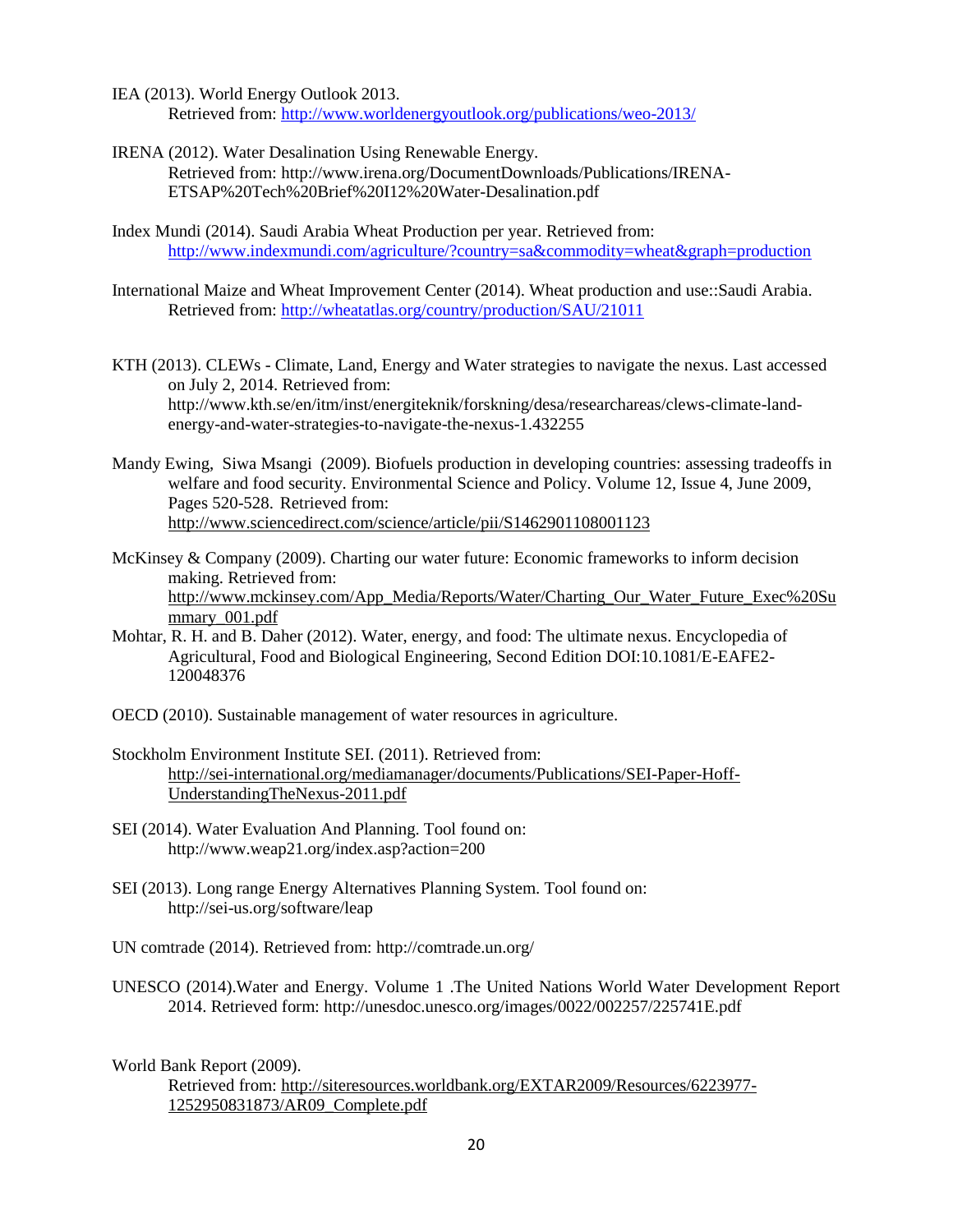World Economic Forum (2011) Retrieved from: [http://www3.weforum.org/docs/WEF\\_WI\\_WaterSecurity\\_WaterFoodEnergyClimateNexus\\_2011](http://www3.weforum.org/docs/WEF_WI_WaterSecurity_WaterFoodEnergyClimateNexus_2011.pdf) [.pdf](http://www3.weforum.org/docs/WEF_WI_WaterSecurity_WaterFoodEnergyClimateNexus_2011.pdf)

WEF (2011). Global Risks 2011. World Economic Forum. January 2011. Retrieved from:<http://reports.weforum.org/global-risks-2011/>

World Meteorological Organization (2012). Retrieved from: <http://www.wmo.int/pages/prog/wcp/cop18/dailynews/20121204.php>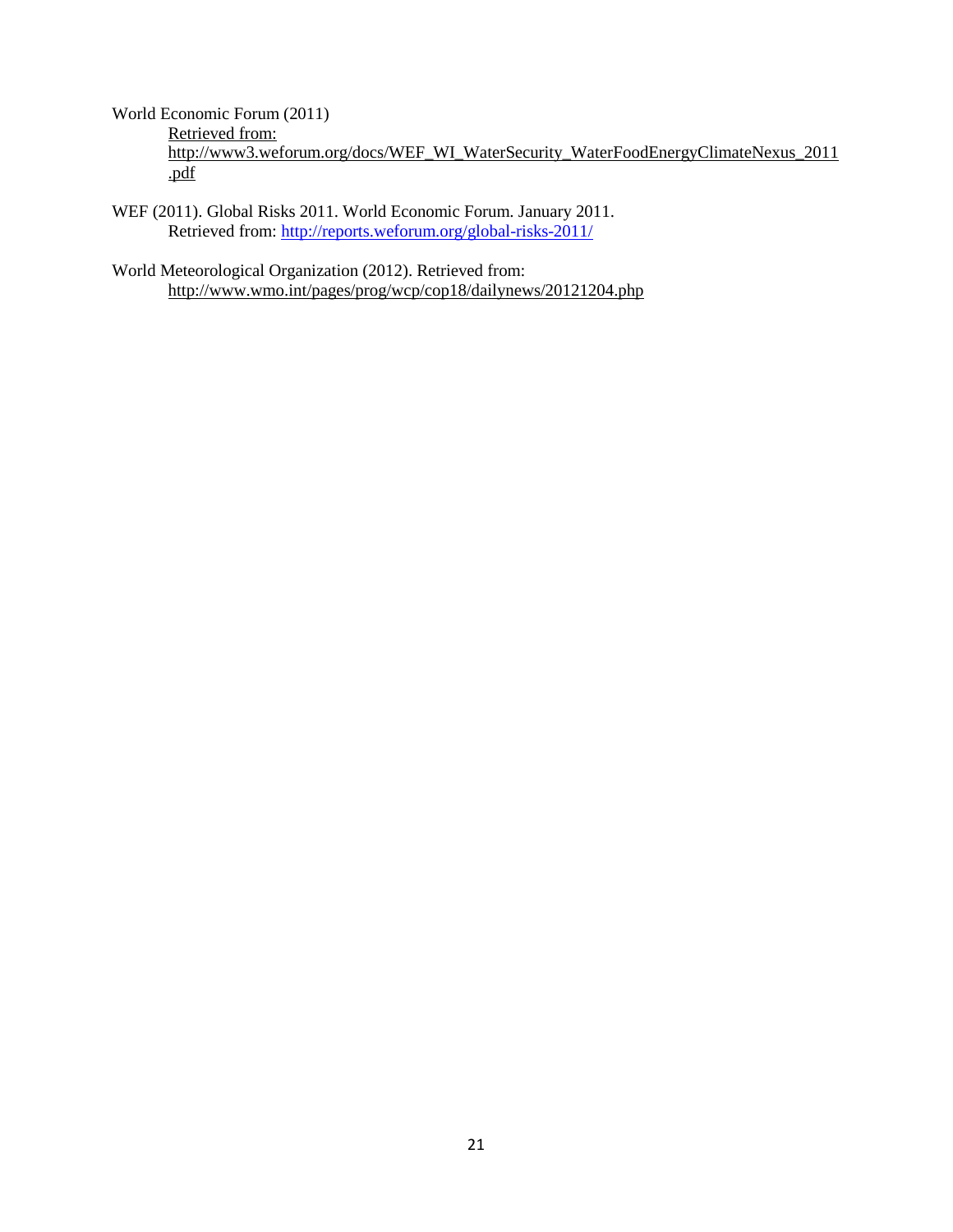# **Tables and figures**

|                        | <b>Scenarios</b> |                            |                               |                                             |            |  |  |  |
|------------------------|------------------|----------------------------|-------------------------------|---------------------------------------------|------------|--|--|--|
|                        | $\mathbf{1}$     | $\overline{2}$             | 3                             | $\boldsymbol{4}$                            | 5          |  |  |  |
| % SS                   | 100              | 100                        | 50                            | 25                                          | $\Omega$   |  |  |  |
| %OP Ag.                | 100              | 100                        | 50                            | $\Omega$                                    | <b>NA</b>  |  |  |  |
| Water Source           | 100% GW          | 50% GW<br>50%RO            | 50% GW<br>50%RO               | 25% GW<br>50% MSF<br>25%RO                  | <b>NA</b>  |  |  |  |
| <b>Energy Source</b>   | Diesel Fuel      | Diesel for GW<br>NG for RO | Diesel for GW<br>Solar for RO | Diesel for GW<br>NG for MSF<br>Solar for RO | <b>NA</b>  |  |  |  |
| Countries<br>of Import | status quo       | status quo                 | status quo                    | status quo                                  | status quo |  |  |  |

# Table 1: Components of five different scenarios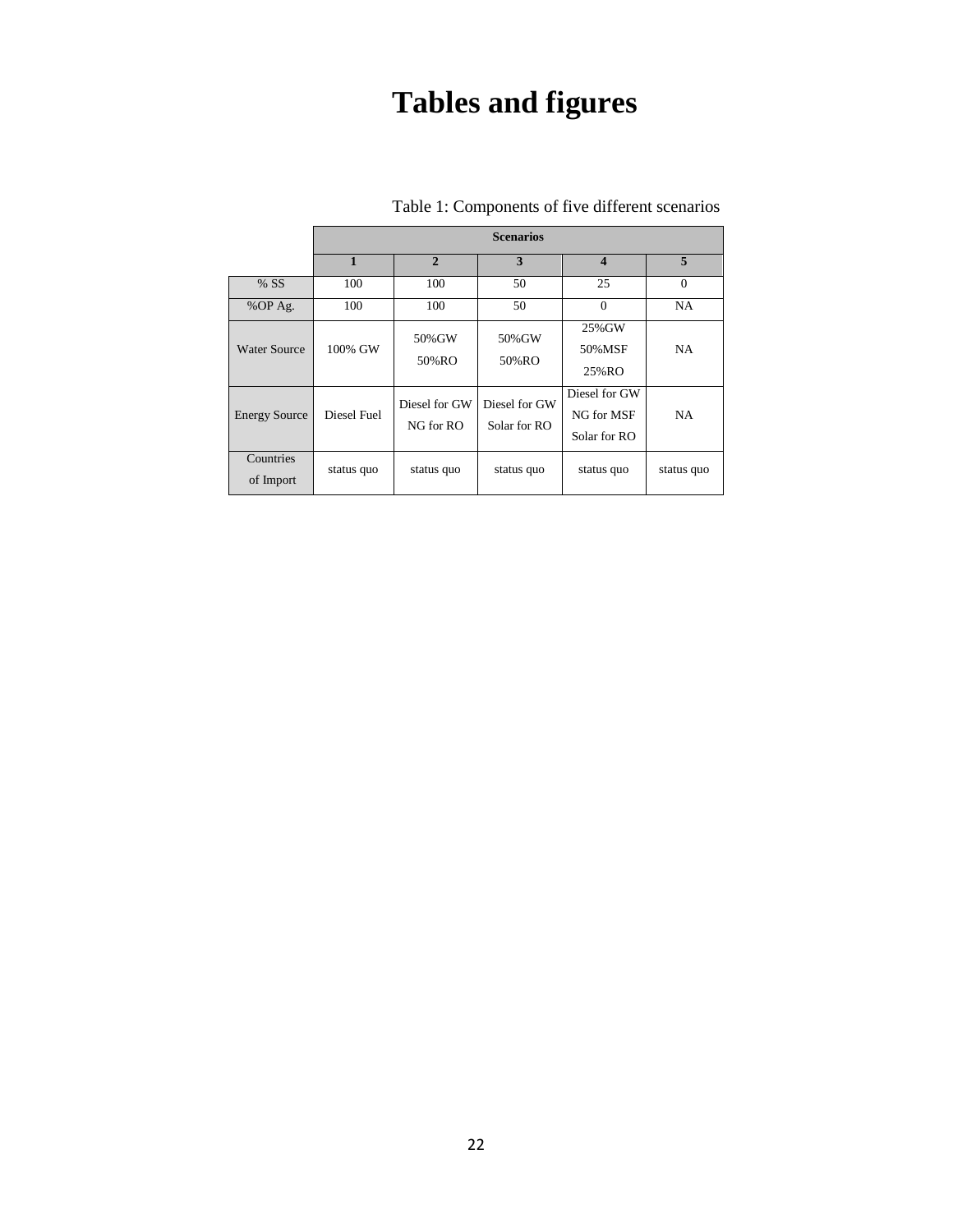| <b>INPUT</b>         |     |               |                 |                      | <b>OUTPUT</b>         |                  |                     |             |
|----------------------|-----|---------------|-----------------|----------------------|-----------------------|------------------|---------------------|-------------|
| <b>Food Products</b> |     | Water         |                 |                      |                       | W(m3)            | $3.9E + 0.7$        |             |
|                      |     |               | Sources         |                      | <b>Energy Sources</b> |                  | L(ha)               | 4947        |
|                      |     |               |                 |                      |                       | E1(kJ)           | $1.7E + 11$         |             |
|                      | %SS | $%$ OP<br>AG. |                 | $\frac{0}{0}$        |                       | $\frac{0}{0}$    | E2(kJ)              | $4.3E+10$   |
| <b>Tomatoes</b>      | 30  | 85            |                 |                      | <b>Diesel</b>         | 50               | E(kJ)               | $2.1E+11$   |
| Eggplant             | 45  | 100           | Ground<br>Water |                      | <b>Natural Gas</b>    | 50               | $C1$ (ton $CO2$ )   | $2.8E + 07$ |
| Lettuce              | 17  | 100           |                 |                      | <b>Wind</b>           | $\Omega$         | $C2$ (ton $CO2$ )   | 3038        |
| <b>Carrots</b>       | 20  | 100           |                 | <b>Solar Thermal</b> | $\theta$              | $C$ (ton $CO2$ ) | $2.8E + 07$         |             |
| Watermelon           | 25  | 100           |                 | 100                  | <b>Geothermal</b>     | $\Omega$         | F Local (QAR)       | $1.3E + 08$ |
| <b>Cucumber</b>      | 55  | 20            |                 |                      | <b>Nuclear</b>        | $\Omega$         | $F$ IMP (QAR)       | $3.5E + 08$ |
| <b>Potato</b>        | 20  | 100           |                 |                      | <b>Biomass</b>        | $\Omega$         | EIMP(kJ)            | $1.1E+12$   |
| <b>Green onion</b>   | 20  | 100           |                 |                      |                       |                  | $CIMP$ (ton $CO2$ ) | $6E + 0.9$  |

Table 2: Base scenario food, water and energy inputs and output requirements (Assessment I)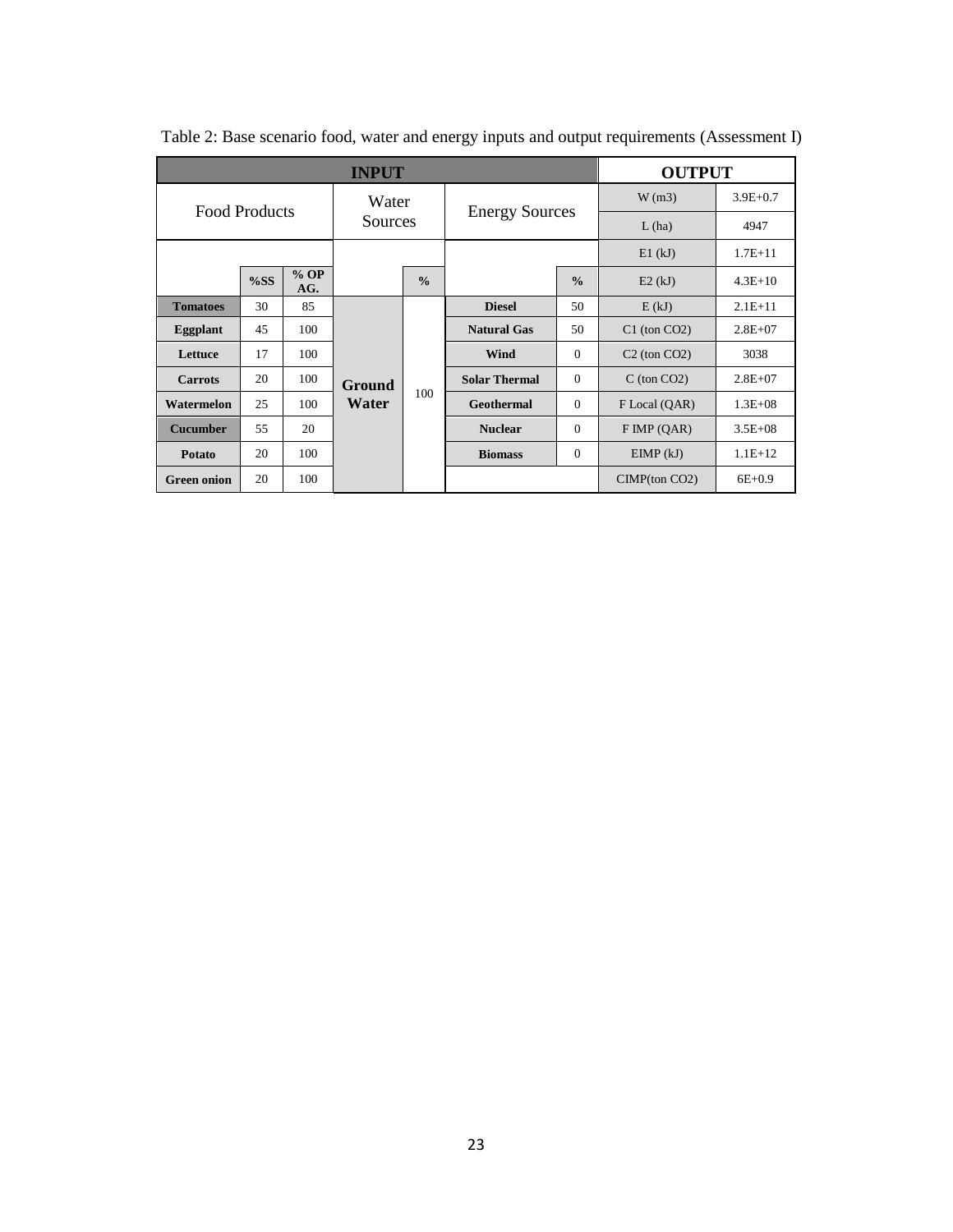| <b>INPUT</b>         |     |               |                 |               |                                                  | <b>OUTPUT</b>   |                     |             |
|----------------------|-----|---------------|-----------------|---------------|--------------------------------------------------|-----------------|---------------------|-------------|
| <b>Food Products</b> |     | Water         |                 |               |                                                  | W(m3)           | $3.9E + 07$         |             |
|                      |     |               | Sources         |               | <b>Energy Sources</b>                            |                 | L(ha)               | 4,947       |
|                      |     |               |                 |               |                                                  | 166,711,848,094 | $1.7E + 11$         |             |
|                      | %SS | $%$ OP<br>AG. |                 | $\frac{0}{0}$ |                                                  | $\frac{0}{0}$   | E2(kJ)              | $4.3E+10$   |
| <b>Tomatoes</b>      | 30  | 85            | Ground<br>Water |               | <b>Diesel</b>                                    | 100             | E(kJ)               | $2.1E+11$   |
| Eggplant             | 45  | 100           |                 |               | <b>Natural Gas</b>                               | $\Omega$        | $C1$ (ton $CO2$ )   | $2.8E + 07$ |
| Lettuce              | 17  | 100           |                 |               | <b>Wind</b>                                      | $\Omega$        | $C2$ (ton $CO2$ )   | 3038        |
| <b>Carrots</b>       | 20  | 100           |                 |               | <b>Solar Thermal</b><br>100<br><b>Geothermal</b> | $\Omega$        | $C$ (ton $CO2$ )    | $2.8E+07$   |
| Watermelon           | 25  | 100           |                 |               |                                                  | $\Omega$        | F Local (QAR)       | $1.3E + 08$ |
| <b>Cucumber</b>      | 55  | 20            |                 |               | <b>Nuclear</b>                                   | $\Omega$        | $F$ IMP (QAR)       | $3.5E + 08$ |
| <b>Potato</b>        | 20  | 100           |                 |               | <b>Biomass</b>                                   | $\Omega$        | EIMP(kJ)            | $1.1E+12$   |
| <b>Green onion</b>   | 20  | 100           |                 |               |                                                  |                 | $CIMP$ (ton $CO2$ ) | $6E + 0.9$  |

Table 3: Base scenario food, water and energy inputs and output requirements (Assessment II)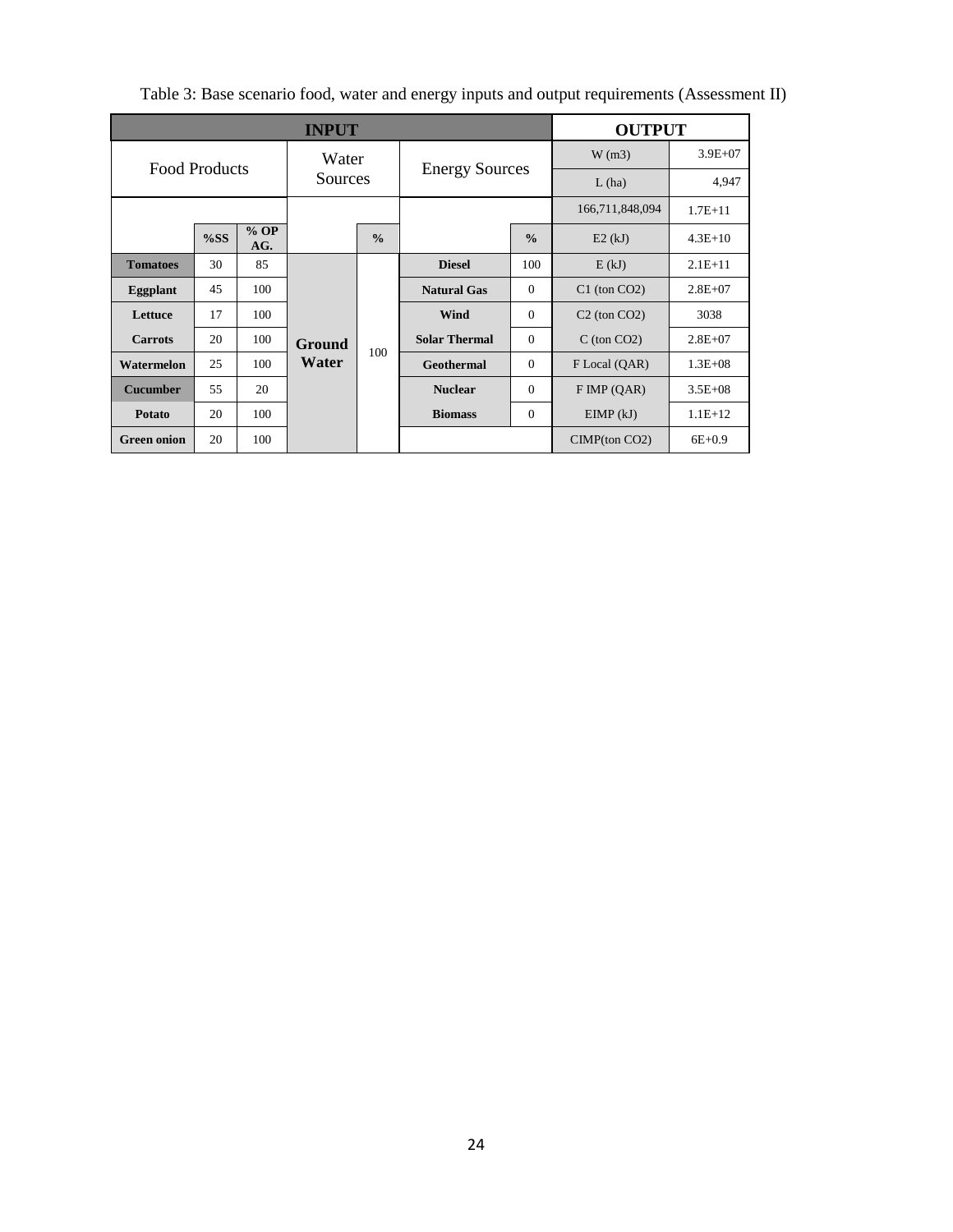| <b>Scenario</b> | <b>Energy Source</b> |  |  |
|-----------------|----------------------|--|--|
| <b>Base III</b> | <b>Diesel</b>        |  |  |
| $III-A$         | <b>Natural Gas</b>   |  |  |
| $III-B$         | Wind                 |  |  |
| $III-C$         | Solar Thermal        |  |  |
| $III-D$         | Geothermal           |  |  |
| $III-E$         | Nuclear              |  |  |
| III-F           | <b>Biomass</b>       |  |  |

Table 4: List of energy sources for scenarios (Assessment III)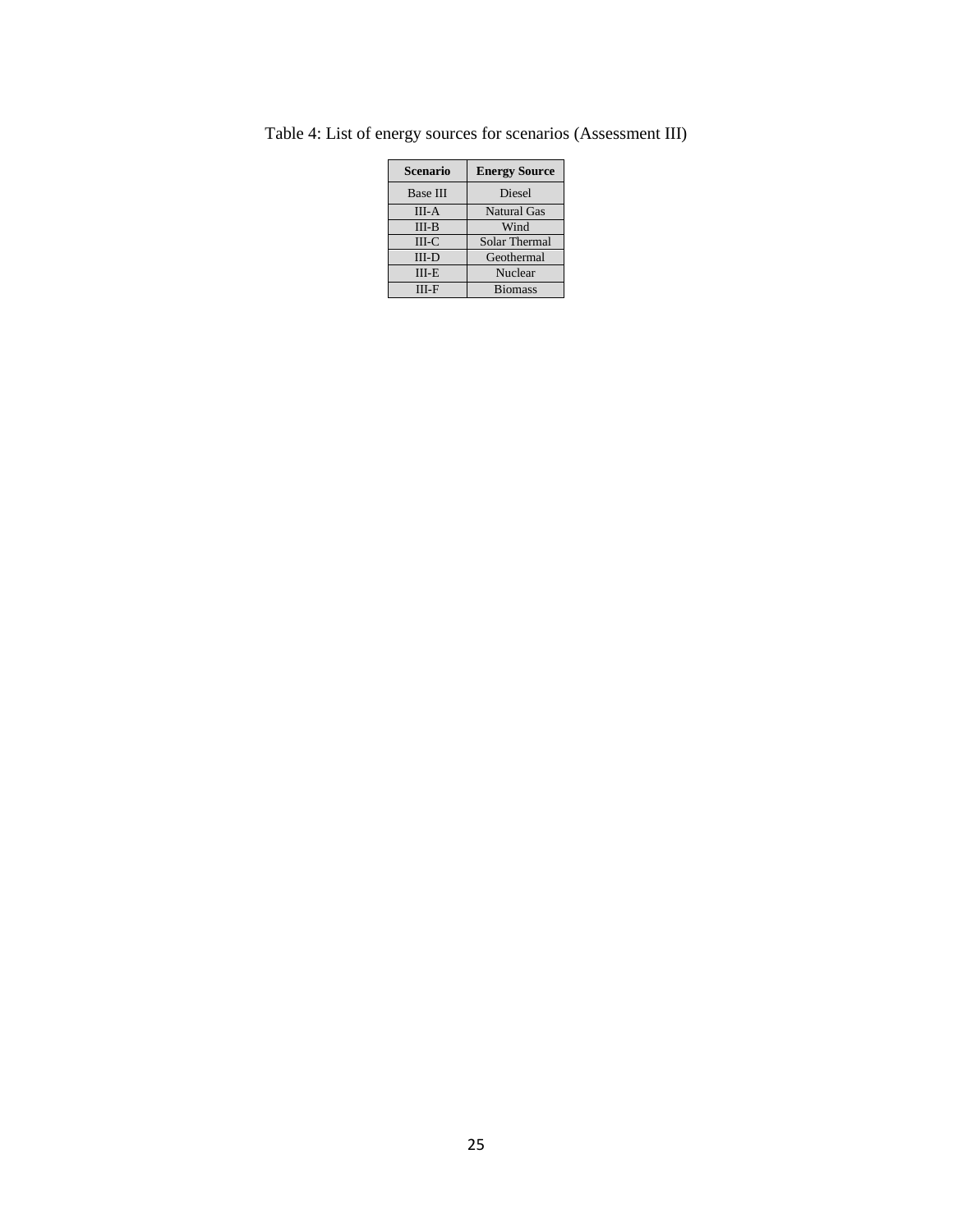

Figure.1: Schematic showing the water-energy-food nexus with effecting parameters (Rabi H. Mohtar, Bassel Daher, 2012)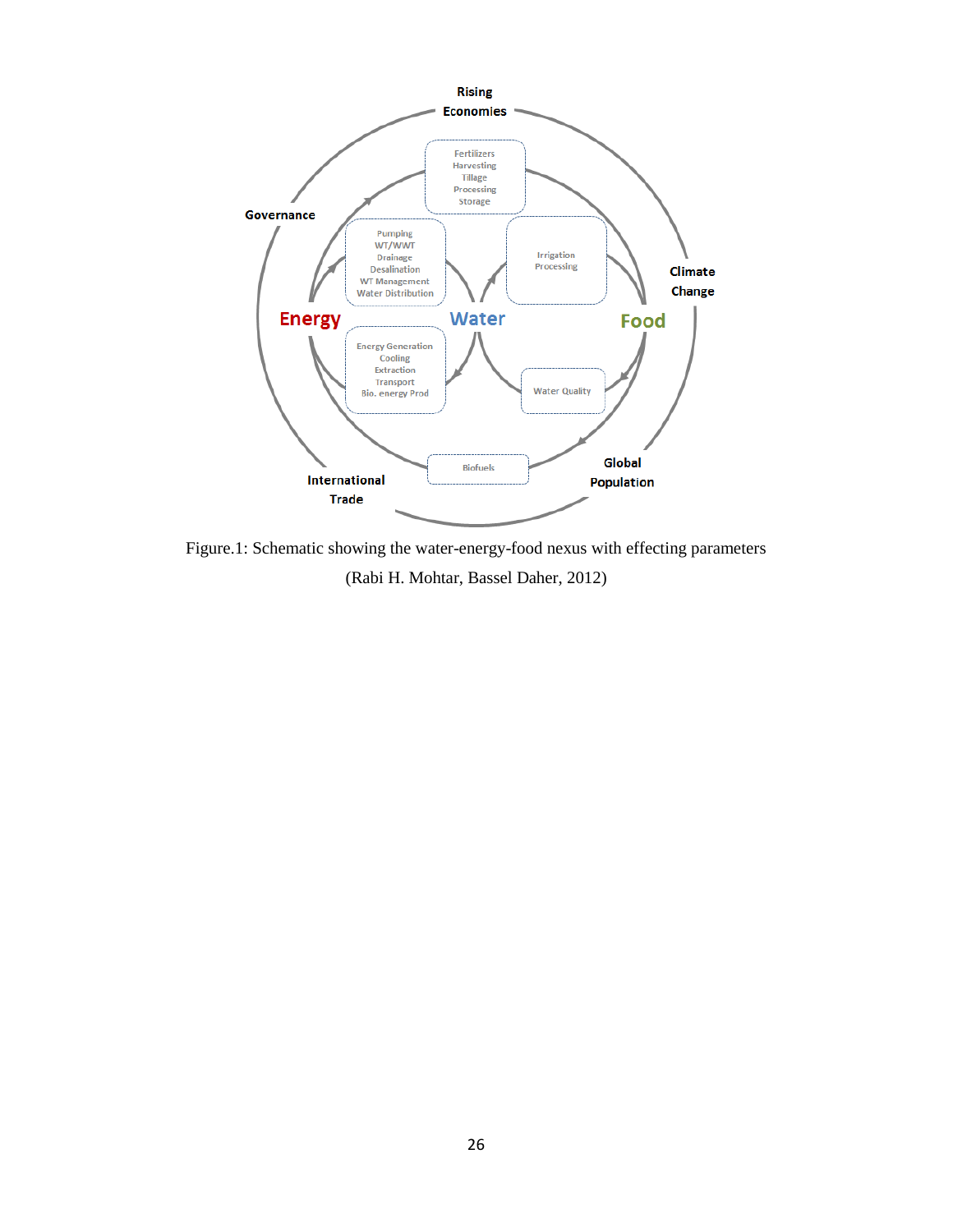

Figure 2: Water, energy, and food conceptual scenario-based framework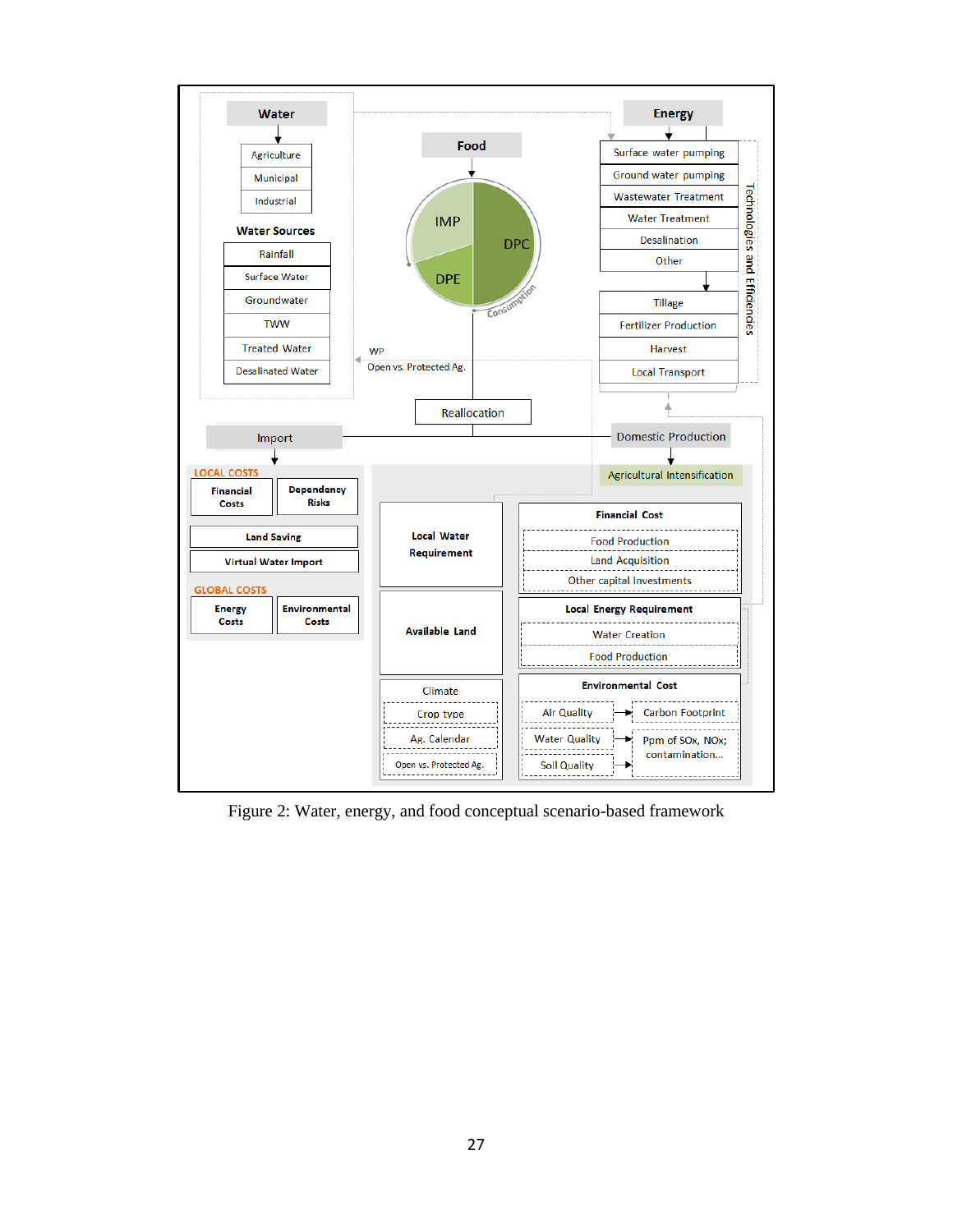

Figure 3: Block diagram demonstrating the water, energy, and food nexus framework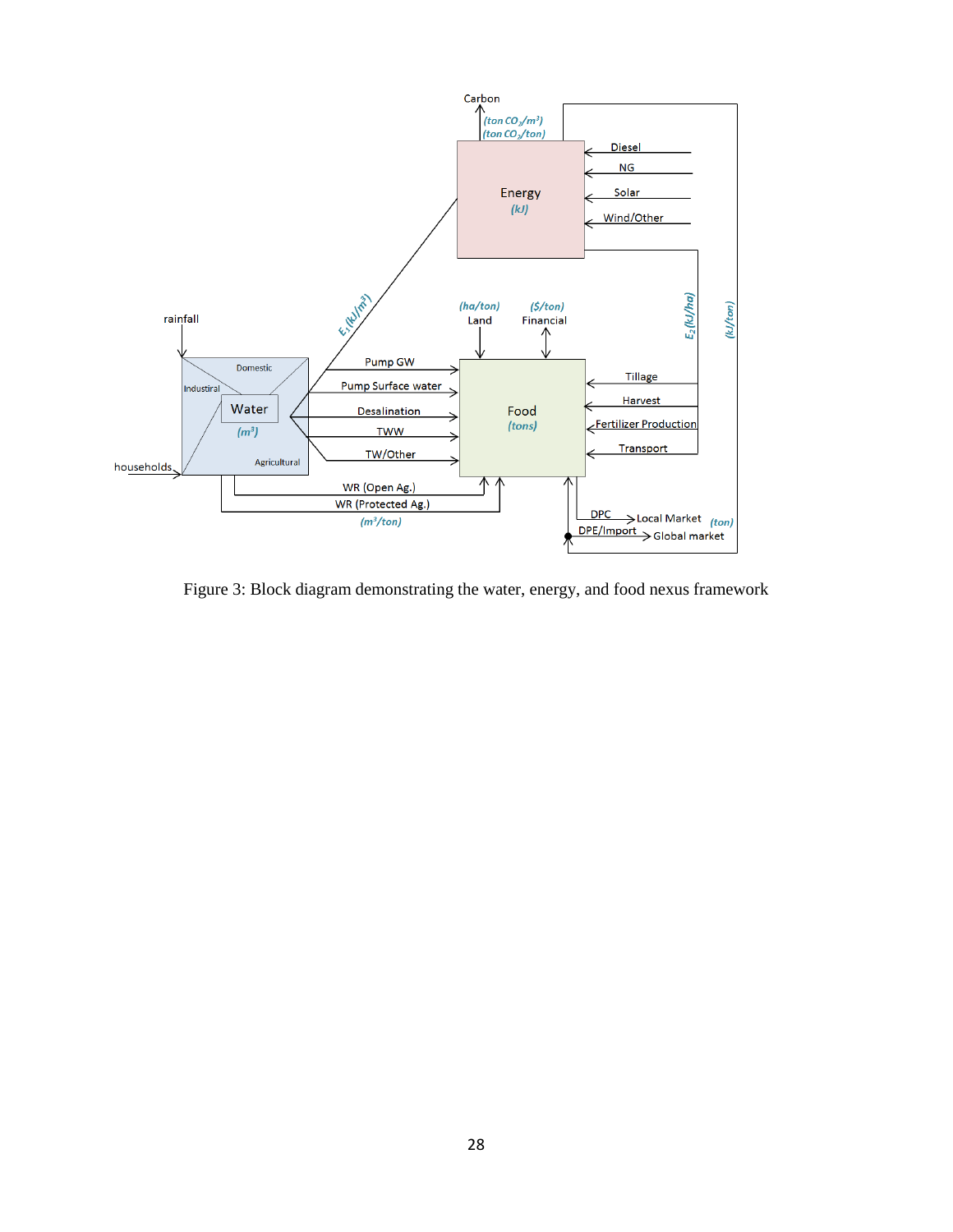

Figure 4: Tool structure and the calculating sustainability index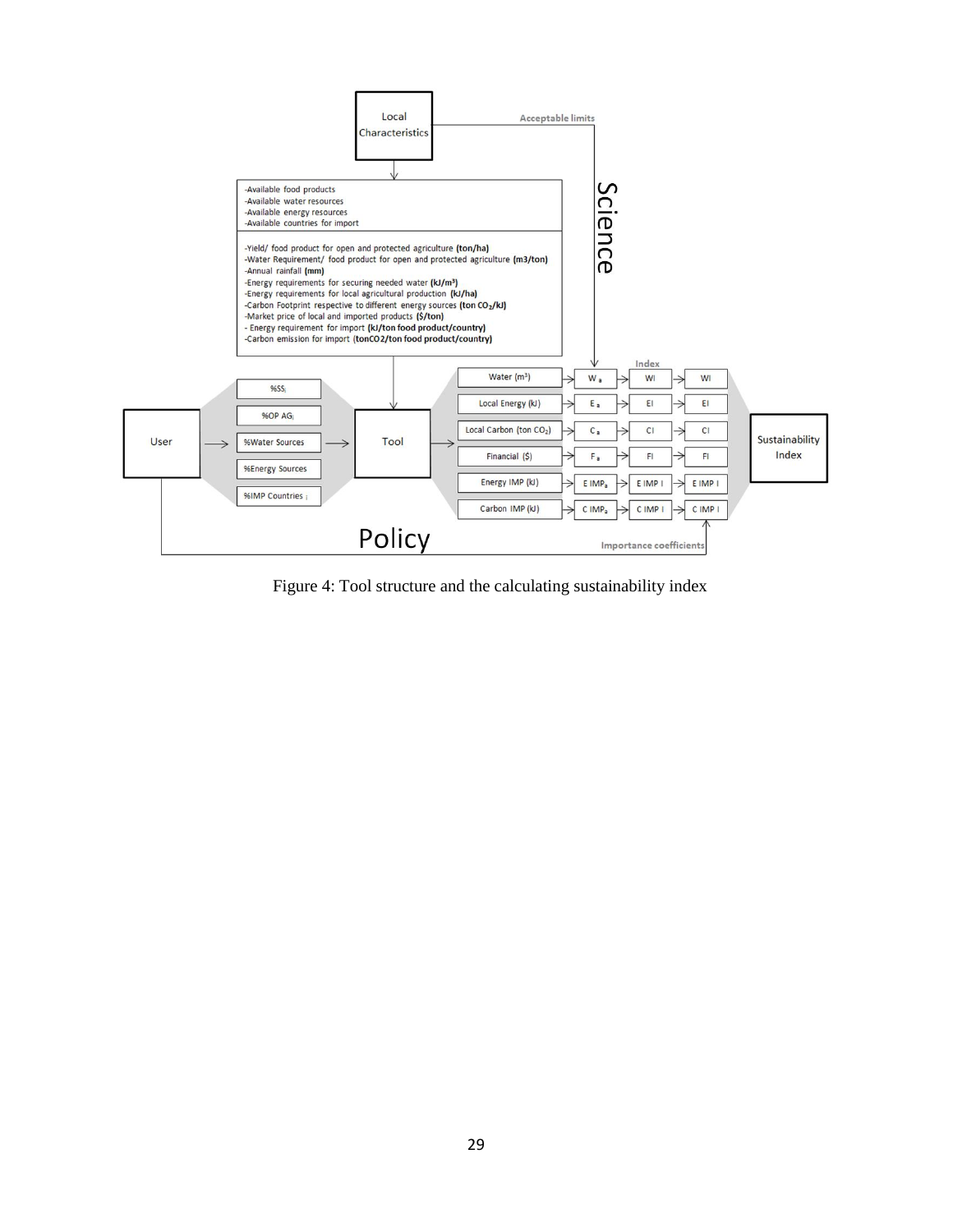

Figure 5: Tool output for the five input scenarios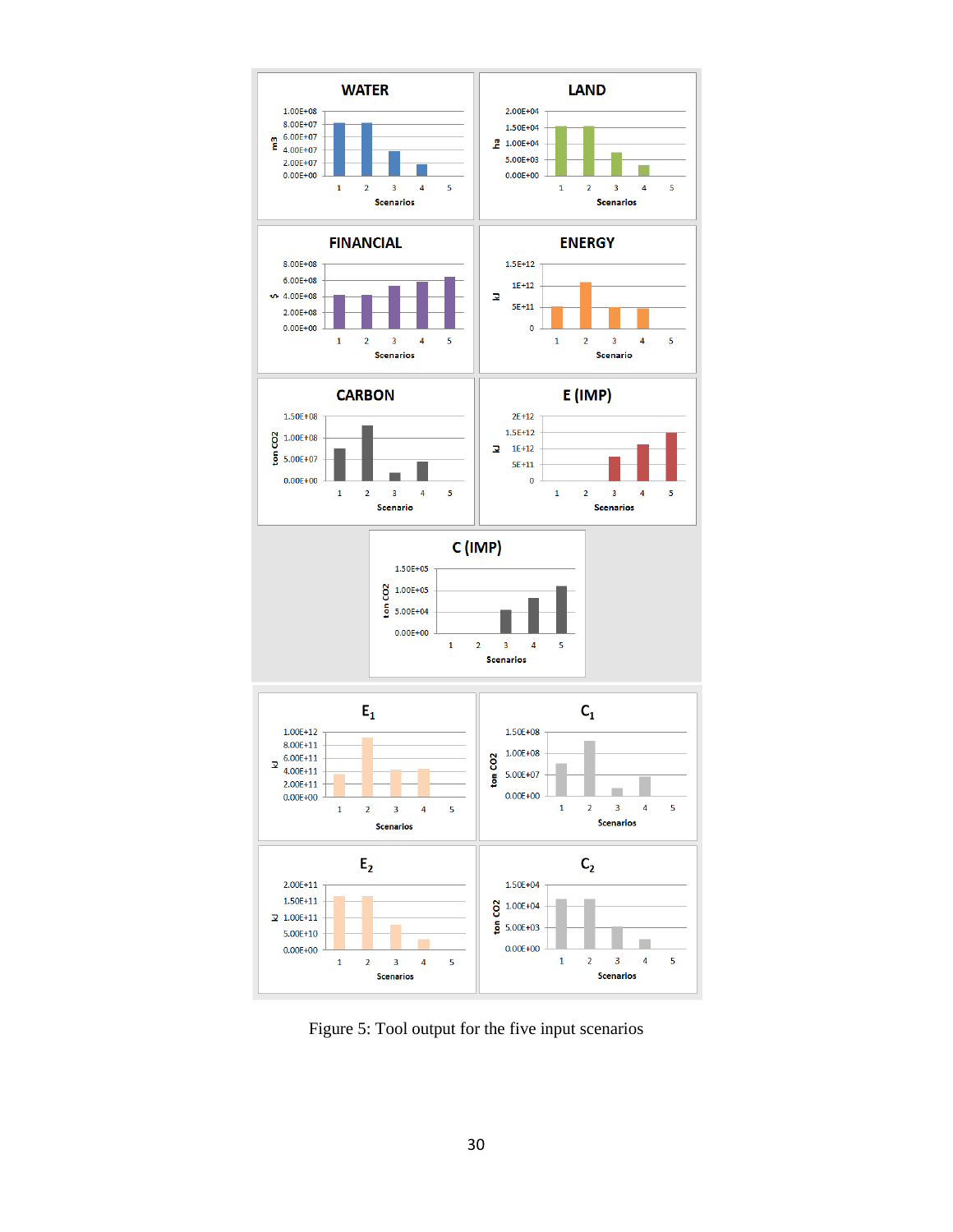

Figure 6: Food, water, and energy input parameters and respective output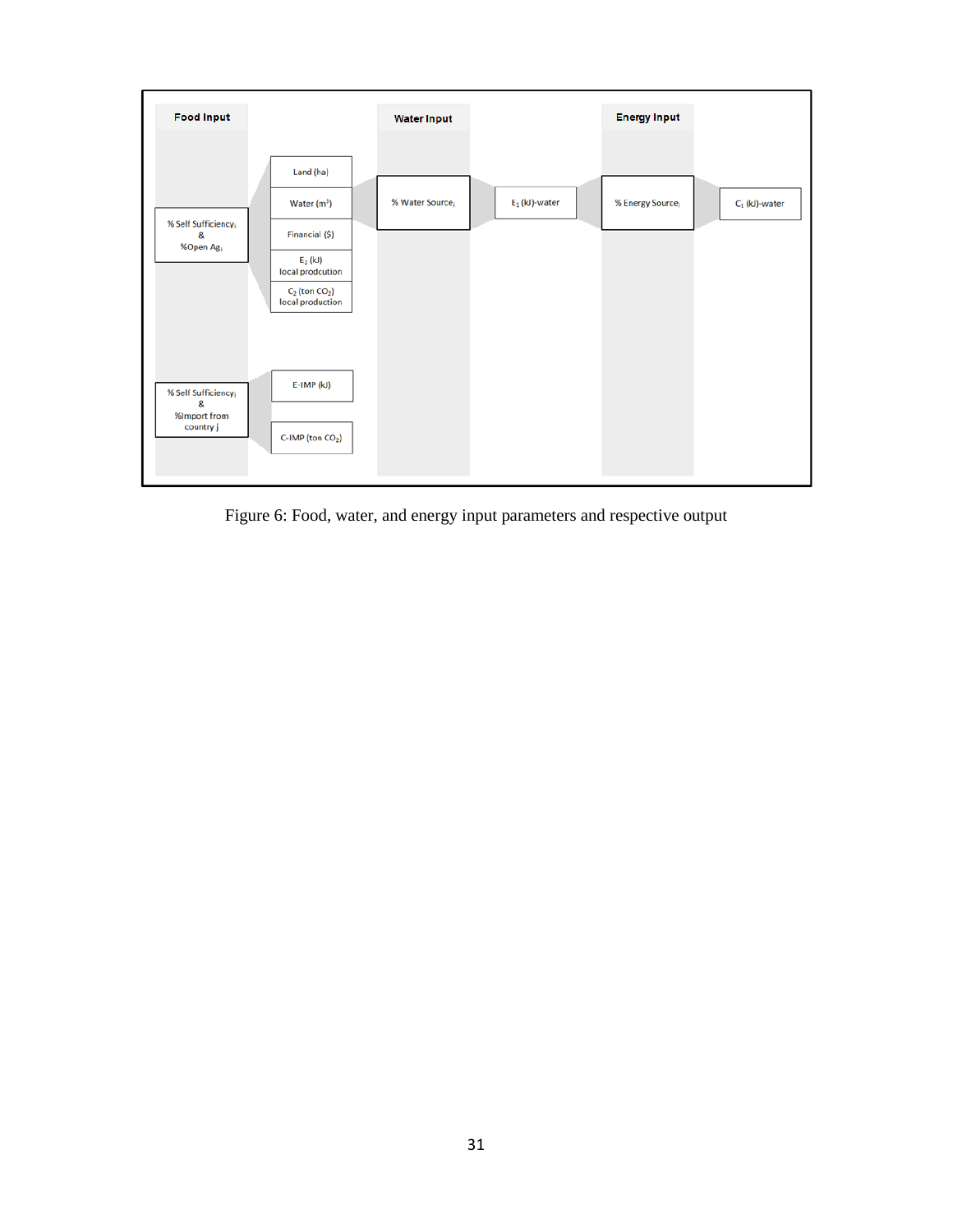

Figure 7: Relative sensitivity of 15% change in self-sufficiencies of the different food products on output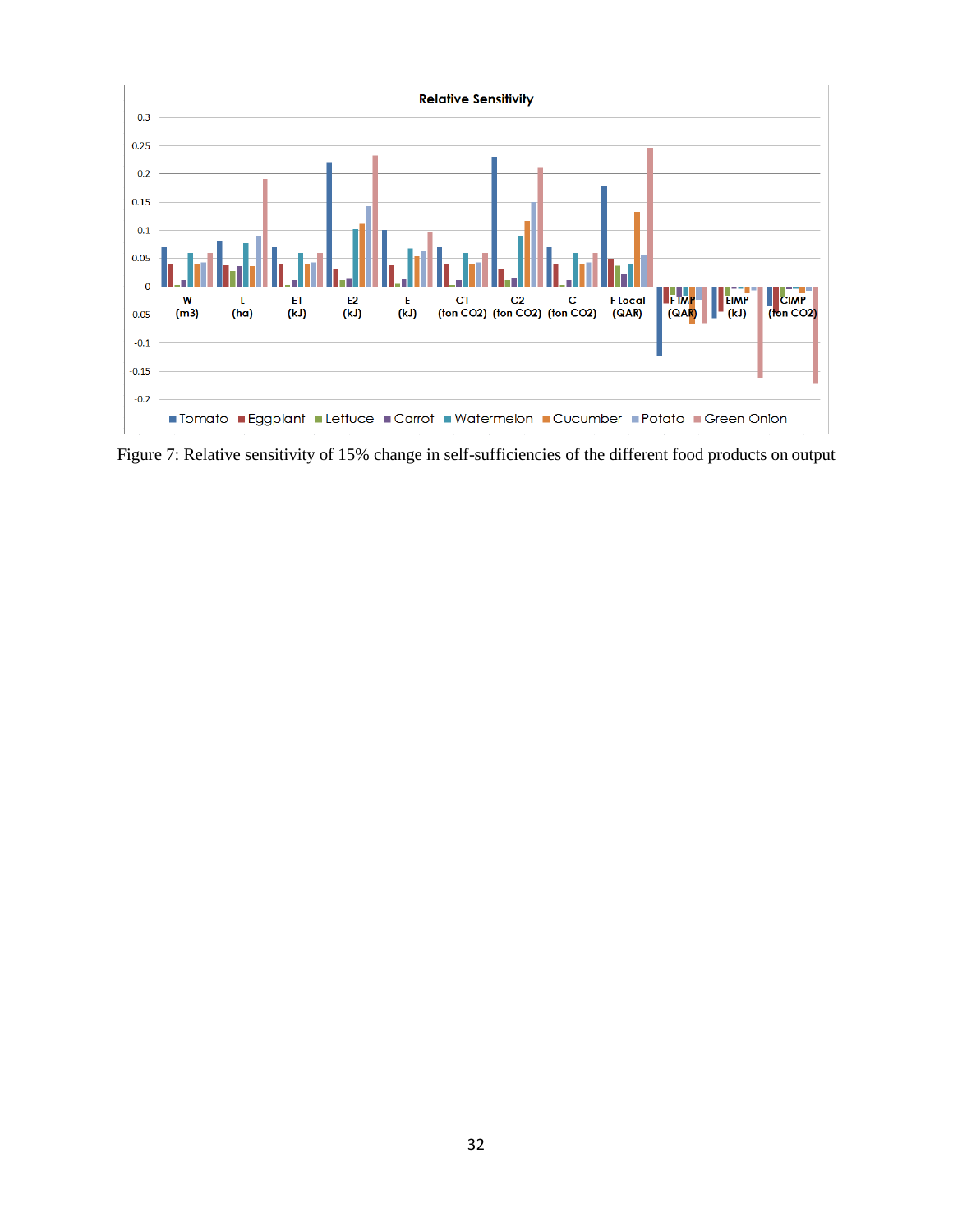

Figure 8: Relative sensitivity of the % of Open Agriculture for tomato and cucumber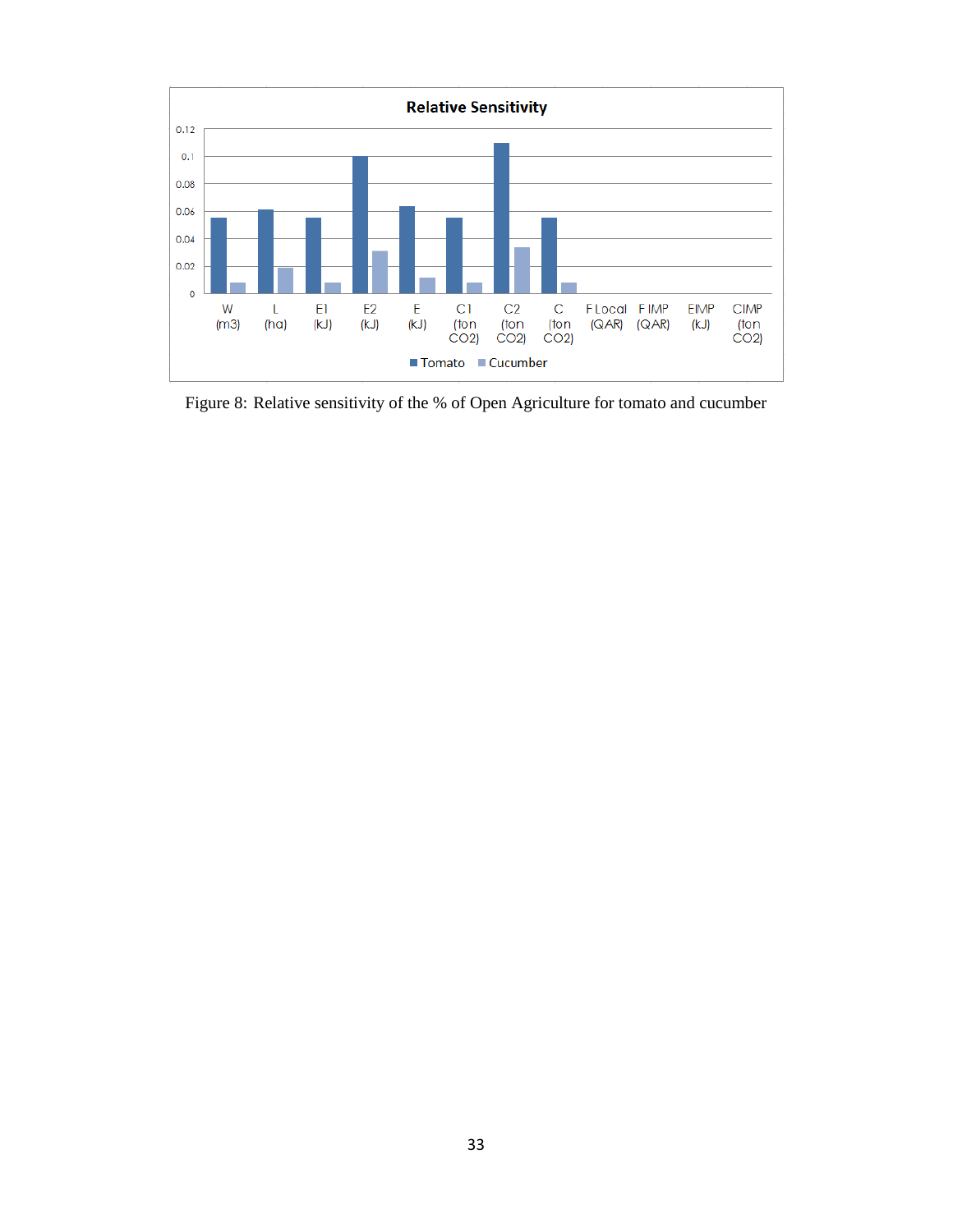

Figure 9: Energy requirement E1 for Assessment 2 scenarios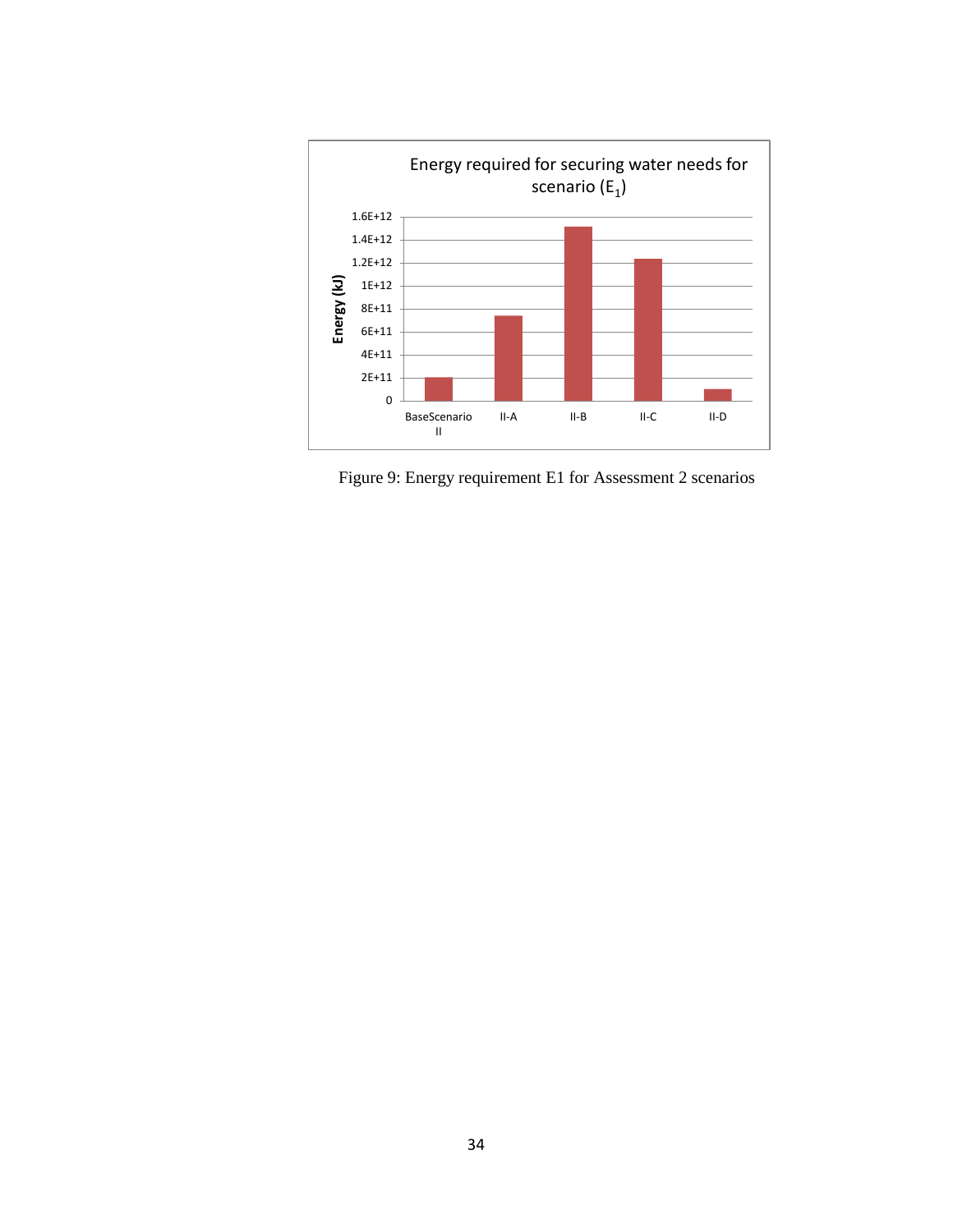

Figure 10: Carbon emissions C1 for assessment 2 scenarios respective energy consumed for securing needed water for the scenarios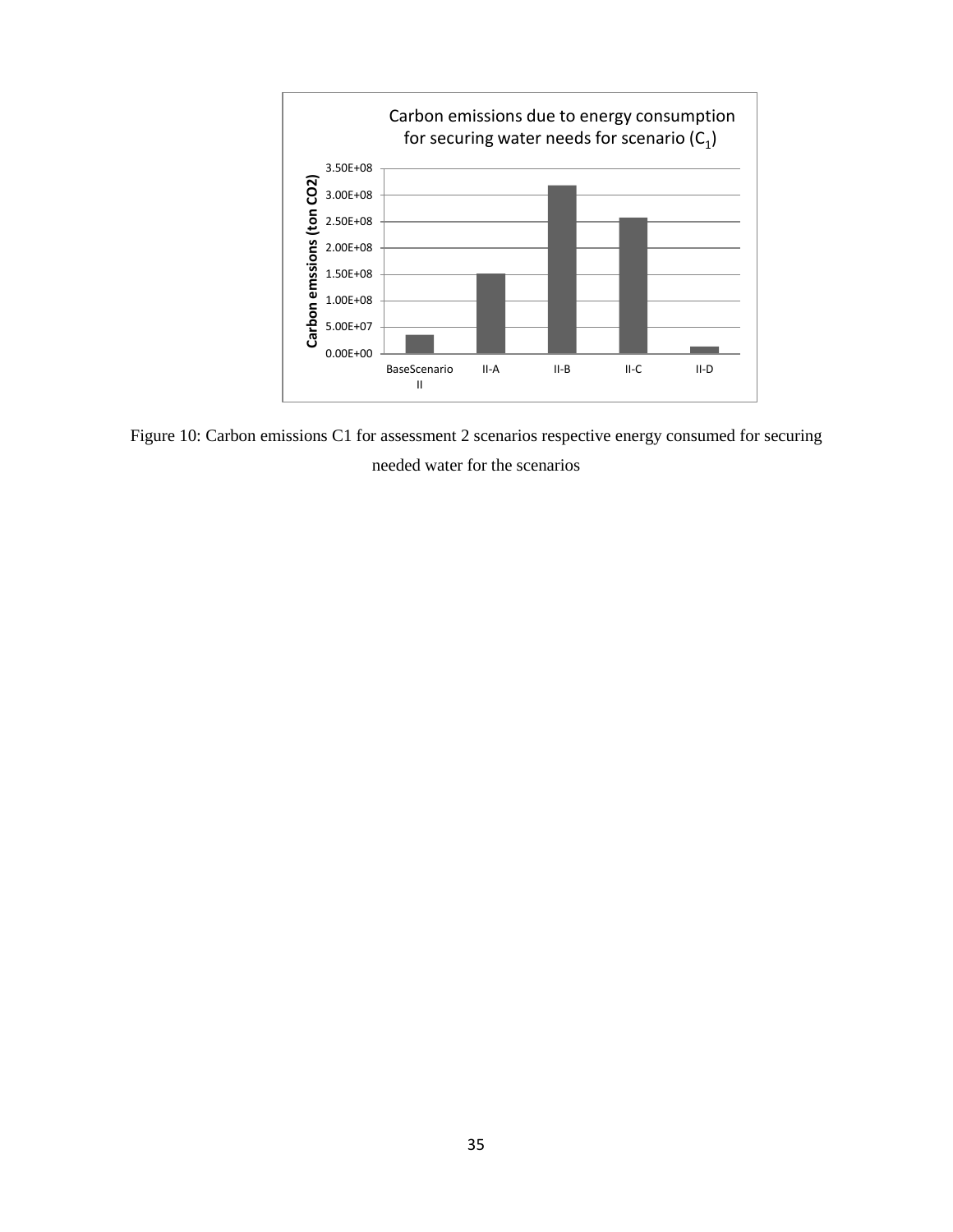

Figure 11: Carbon emissions C1 for assessment 3 scenarios respective energy consumed for securing needed water for the scenarios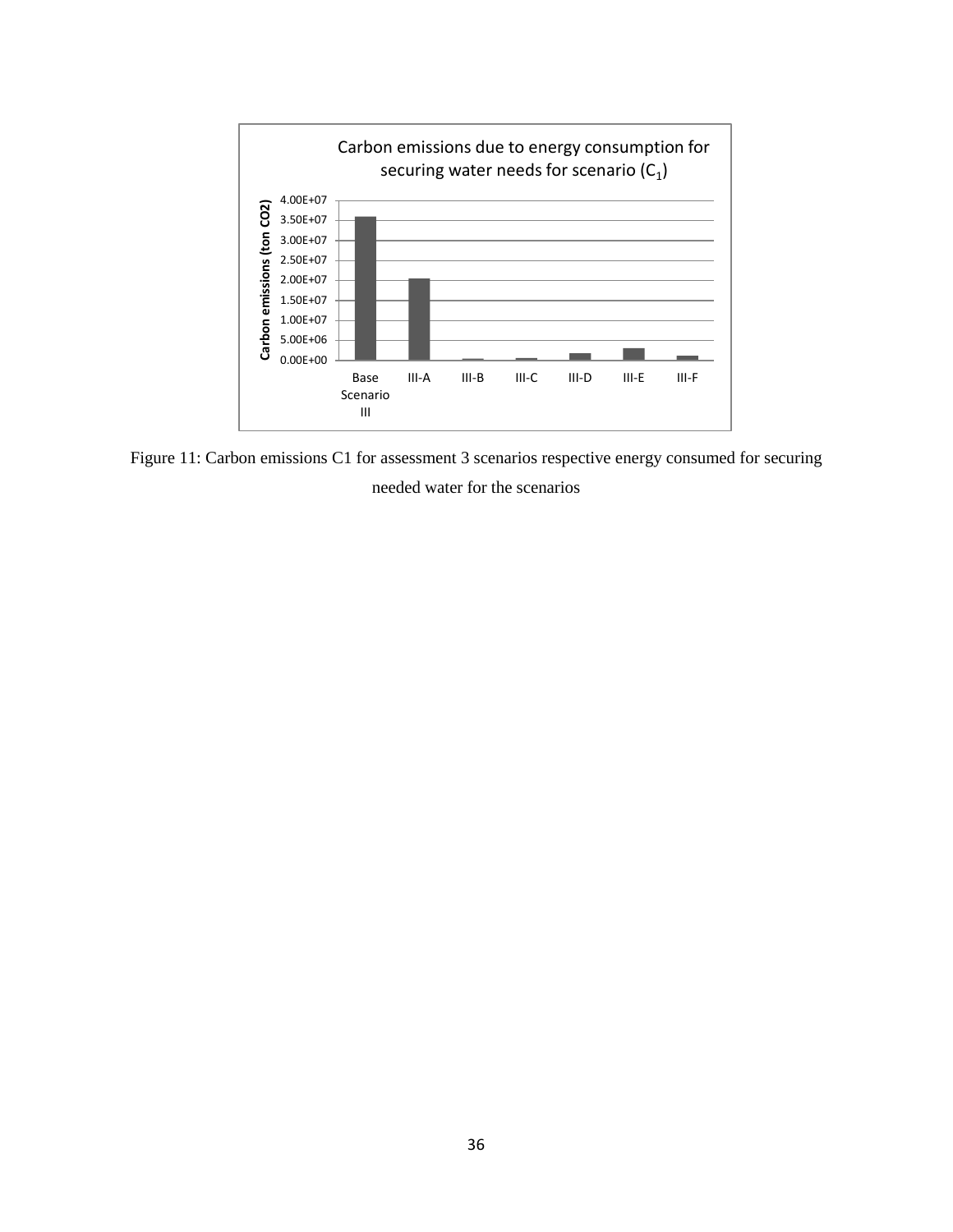|                                                                 | WATER (m3)     | 5,783,797      |
|-----------------------------------------------------------------|----------------|----------------|
|                                                                 | LAND (ha)      | 792            |
| Combined self-sufficiency = 15% (2010)                          | E1(k)          | 24,699,706,932 |
| Tomato and Cucumber are partially done in protected agriculture | E2(kJ)         | 15,000,733,177 |
|                                                                 | C1 (ton CO2)   | 3,039,436      |
| Groundwater is main source for agriculture                      | C2 (ton CO2)   | 1,089          |
| <b>Natural Gas is main source of energy</b>                     | F Local (QAR)  | 48,940,200     |
| Imports secured from 15 different countries                     | F Import (QAR) | $3.68E + 08$   |
|                                                                 | $E$ IMP $(kJ)$ | 1.2117E+12     |
|                                                                 | C IMP (kJ)     | 92,987         |

Figure 12: Resource requirement for a 2010 scenario (input data from QNFSP)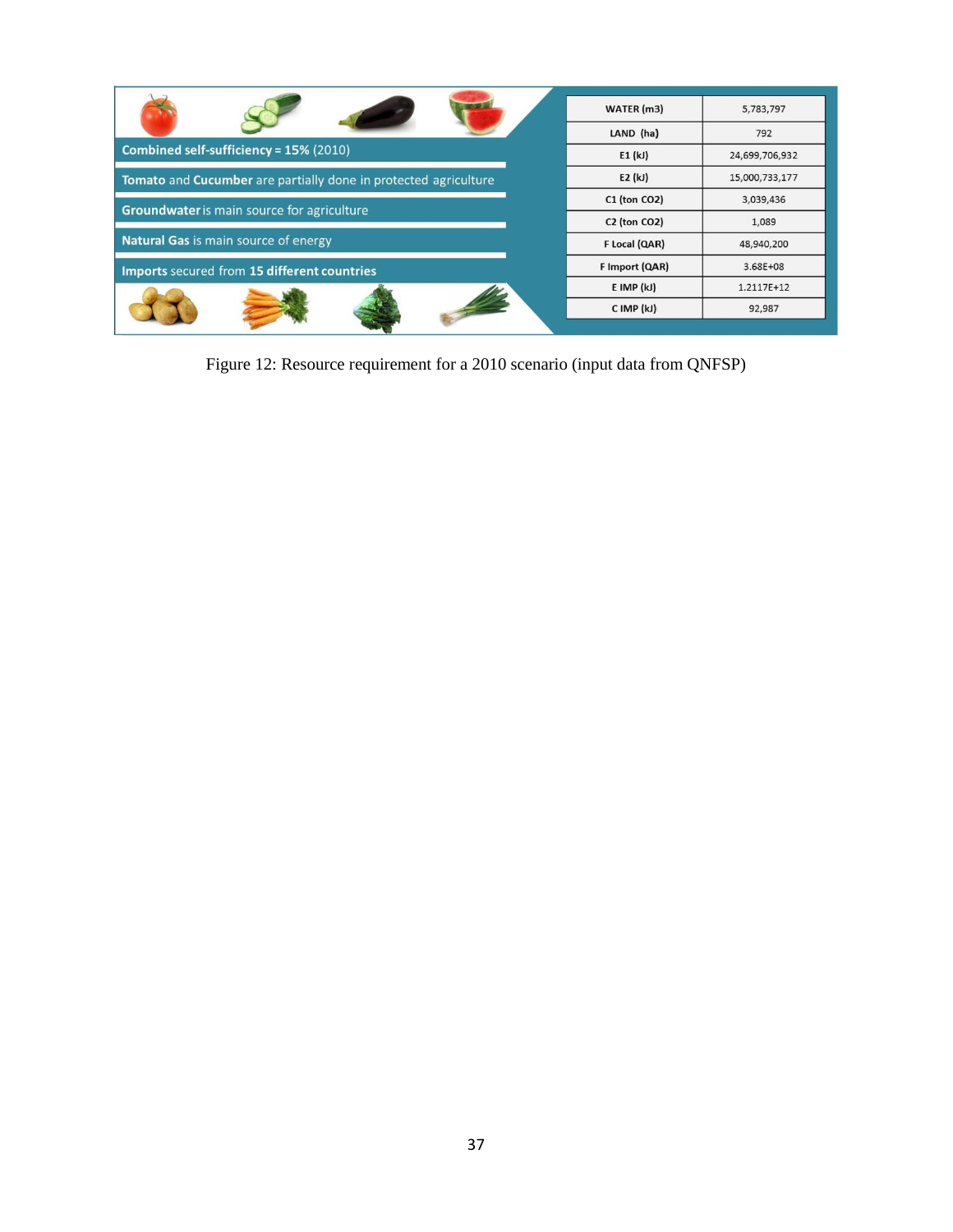

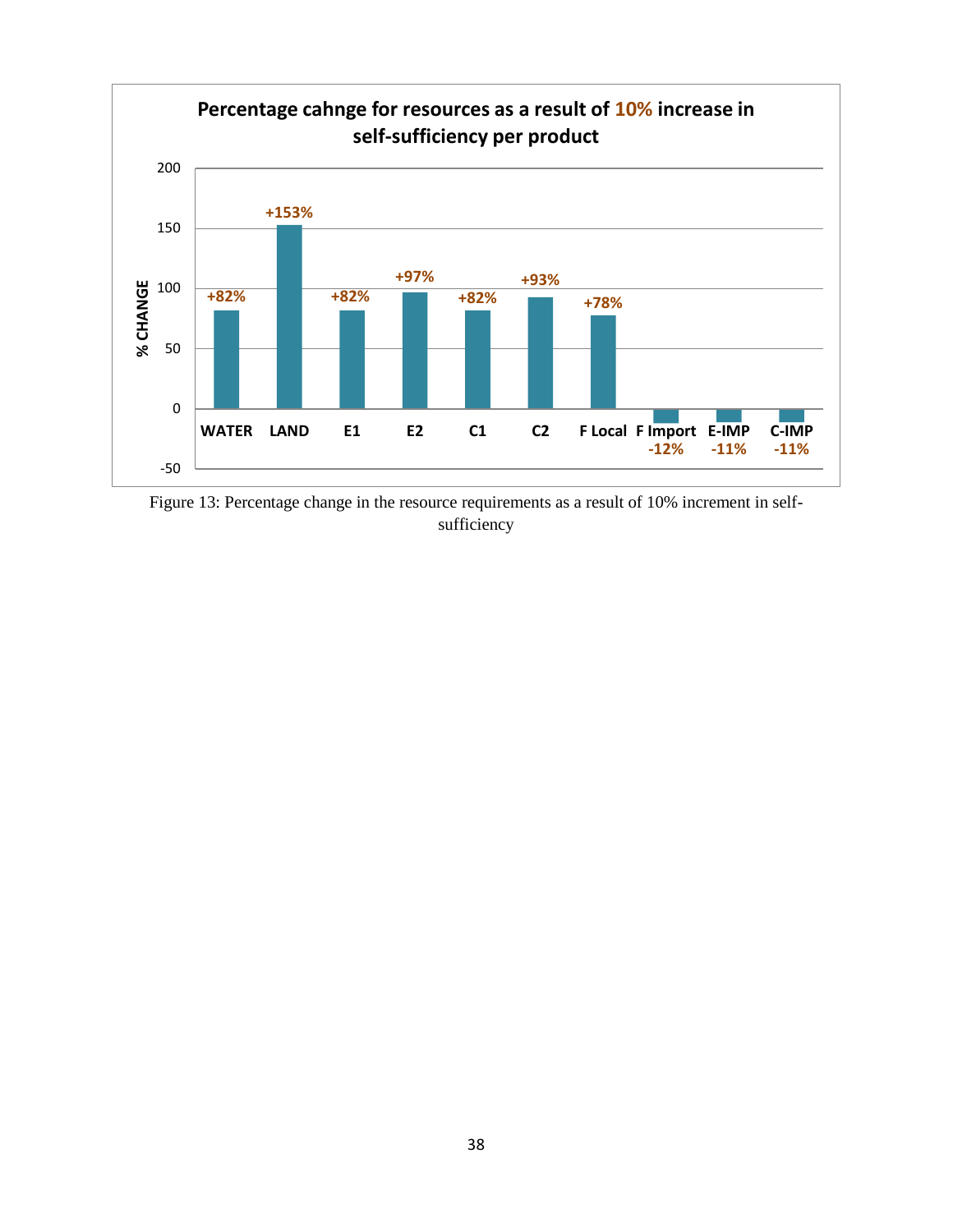

Figure 14: Percentage change of resource requirements as a result of percentage change in self-sufficiency per food product